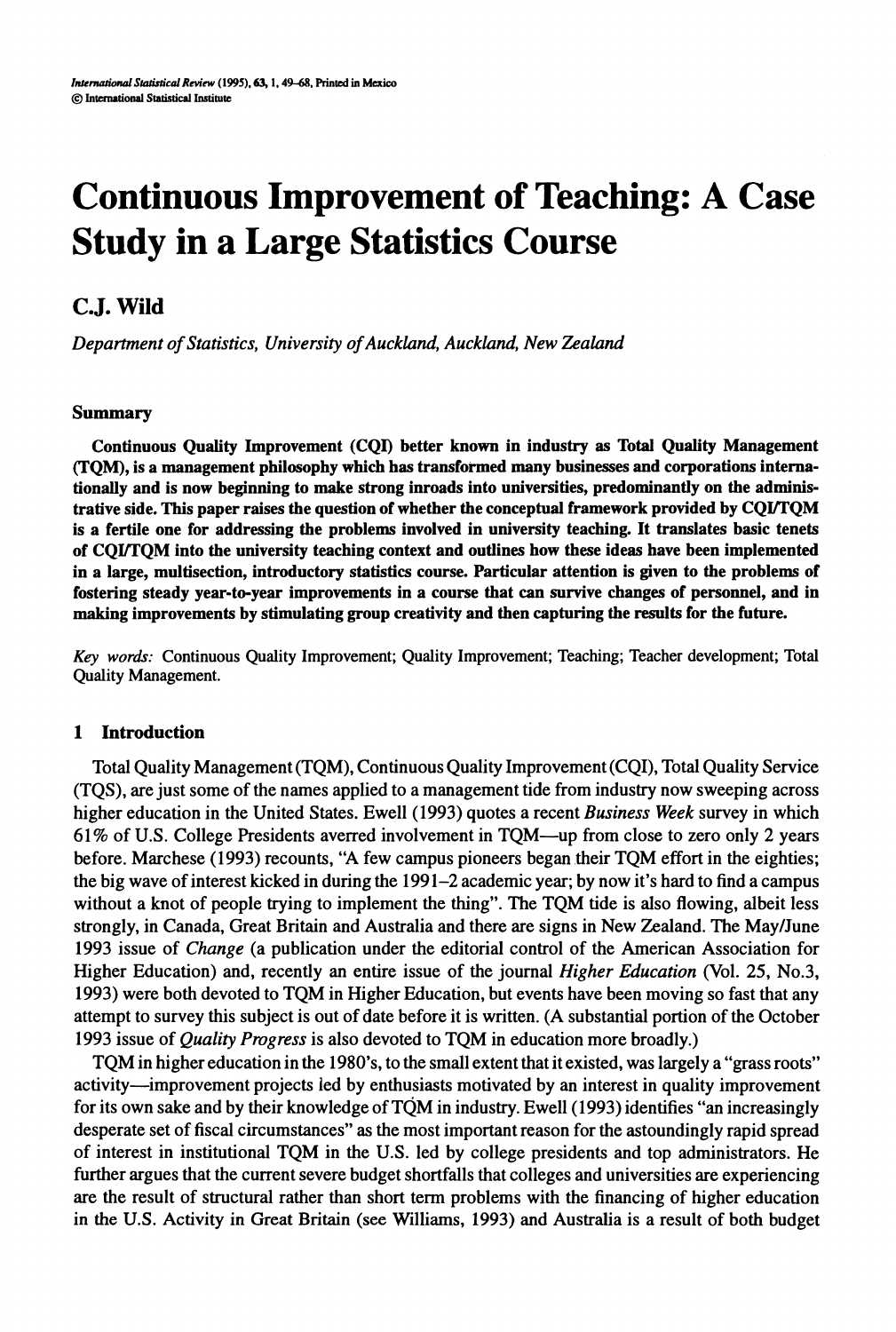pressure and recent government-imposed quality-assurance regimes. For a discussion of the overlap and differences between quality assurance and TQM, see Tannock (1991), Beecroft (1993).

Of course many statisticians have long had at least some peripheral awareness of quality improvement and TQM because of the leading role of W. Edwards Deming in the development of TQM and subsequent involvement of other prominent statisticians in applying TQM in industry. However, there is now a growing realisation that TQM may also provide us with guidelines for transforming the way that we do business, the way that we do our own jobs. And for a significant proportion of us, a large part of that business is the teaching of students.

There is no question that we statisticians need to improve the quality of our teaching if we wish to advance our discipline. Statistics is still widely perceived as being "an unimportant, mechanical, uninteresting, difficult, required subject, an abstruse corner of the subject XYZ, . . . ." (Minton, 1983). Although our jobs are usually more secure than those in business, the protection of those jobs is still a motivation for improvement. North American universities have long competed for students, whereas for some other countries like Australia and New Zealand, this is a new experience. A reputation for quality of teaching and service to students must be a factor in attracting the best students and in attracting outside money. And, of course, in order to gain and maintain such a reputation, we have to deliver quality.

The focus of most of the activity in budget-driven, institutional TQM has been on the administrative side of universities. In general, academics tend to be suspicious of TQM as just the latest in a long series of management fads and to be hostile to any application of business models to education. We are probably right to be nervous about institutional TQM. Elements of TQM, and even the name itself, have sometimes been misused in industry in cost-cutting campaigns as another weapon for controlling workers rather than empowering them. Whether institutional TQM works for good or for ill in higher education will largely depend upon whether the primary goals of individual administrators are to improve quality within a limited budget, or simply to cut expenditure. But as Hogg & Hogg (1995) and the pages of *Change* and *Higher Education* attest, the collection of exciting success stories about the application of TQM to the administrative side of universities is growing rapidly—stories of elimination of wasted effort and expenditure coupled with real, measurable improvements in services delivered.

The history of TQM in industry is one of a few brilliant successes, some disasters and large numbers of companies wandering lost in the wilderness. For each new area of application, TQM must be reinvented. John Ruskin once wrote, "Quality is not an accident. It is always the result of intelligent effort." TQM gives us some basic principles together with a body of specific examples that have worked elsewhere and may work for us if the situations are sufficiently similar. In addition to ideas about the management of operations, it also gives us a conceptual framework in which to analyse those operations and learn about their inner workings. Work on applying TQM to university teaching, e.g. Zahn (1990), Hau (1991), Hansen (1993), Roberts (1993), Bateman & Roberts (1993) and Hogg & Hogg (1995), is still at the "grass roots" experimental level. As Marchese (1993) says, " . . . we're years away from knowing what academic versions of TQM will appropriately look like." "Does TQM work for university teaching?" is not yet a meaningful question. The questions which we should be asking are, "Is the conceptual framework provided by TQM a fertile one for thinking about our teaching? Can it lead us to new 'insights? to some improved practices and improvements which are sustained?" or, more concisely, "Can TQM help us to apply our efforts more intelligently?" I hope to show that the answer to these questions is "yes".

The previous paper, Hogg & Hogg (1995), gives a brief overview of TQM as it is used in industry. This paper extends their discussion of what these commercial TQM principles might correspond to in the context of university teaching, and describes how we have tried to implement these principles in a large multi-section introductory statistics course at the University of Auckland. It focuses on processes involved in delivering a university course and on ways of managing those processes rather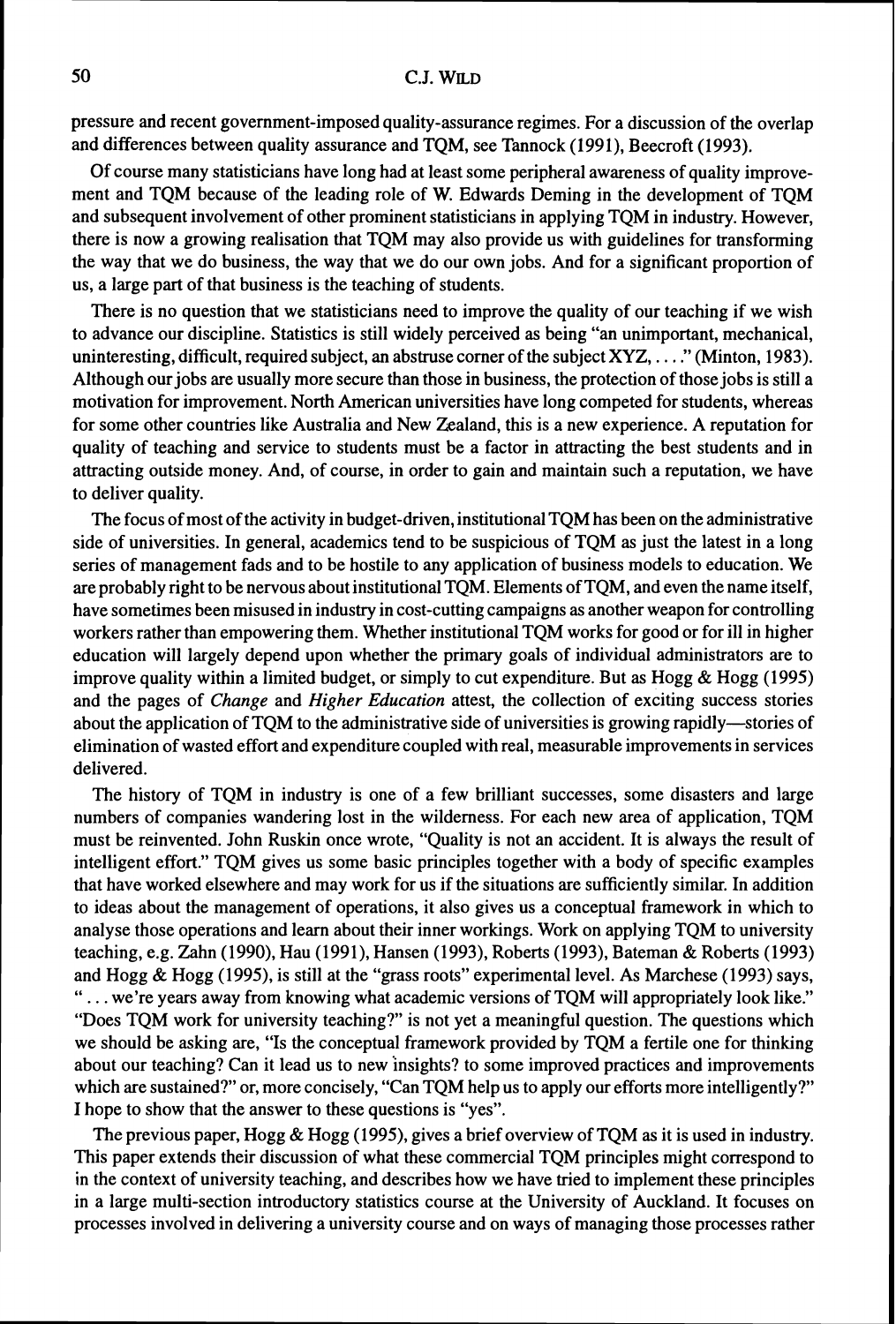than on what should be taught or how it should be taught, although specifics of the latter type occasionally arise as examples. (Wild 1994 contains some thoughts on these latter topics). Indeed the discussion is not specific to statistics per se. We have been particularly interested in mechanisms that can foster steady year-to-year improvements in a course and can survive changes of personnel. Ewell (1993) notes that it is important "to recognise that Total Quality is *total*—its pieces must fit together. Many of the pieces *are* familiar; the 'total' is what's new". Rather than simply employing elements of TQM, we are working towards building a "total"system, one in which all the pieces do fit together, but we still have a long way to go.

Section 2 discusses the situation of first year statistics at the University of Auckland. Section **3**  discusses the ideas of "top management" and its leadership, teamwork, and systems in the teaching context. Section 4 discusses our "product", the "customers" for whom we do the teaching, and our educational goals and their role. Section 5 discusses the systems we use to "measure" the attainment of goals, and for obtaining "customer" input and feedback. Section 6 deals with the systems we have put in place for quality improvement, excluding explicit staff development programmes, while Section 7 talks about human resources matters with particular emphasis on staff development. Section 8 discusses some of the cultural features of the university setting which hinder the establishment and maintenance of a TQM culture, and Section 9 discusses the approach taken to ensure the survival of the system and a quality culture despite staff turnover. This latter is extremely important because the accumulation of knowledge and expertise through time is the basis of our approach (and also of TQM).

## **2 First Year Statistics at Auckland**

Stage 1 Statistics at the University of Auckland currently involves approximately 2,500 students taught in 12 sections (streams) on three campuses. The general tendency is for each lecturer to teach a section for a whole year, although sometimes people double or triple up for a shorter period of time. We operate using a common core of material with some subdivision into different courses which serve different application areas (e.g. business). Four sections use computers packages, the rest do not. This results from financial and space constraints. Most of the activity is on the City Campus. Here we operate a 40-hour-per-week drop-in help service in the so-called Assistance Rooms staffed by about 10 different tutors (working differing numbers of hours). Further Tutors assist students in the Computer Laboratory. A Tutor-Administrator takes care of a great deal of the administrative burdens and also manages the tutors and markers (approximately 40 of them). The team is headed by a Coordinator, with overall responsibility for all of the courses, backed up by course convenors who have primary responsibility for the factors that differentiate their courses from the common core. We produce our own textbook, a coursebook that we call the "Study Guide", and a computer manual.

Many of the systems that we have developed in our attempts to implement TQM within this operation could be transferred easily to the running of other multisection university courses. Our operation is big enough to share some of the characteristics of the way a Department operates as well as those of a normal university course. Thus, some of the systems we have developed may often be more naturally applied at a Department level while others are useful for a single-teacher course.

## **3 "Top Management" and Teamwork**

*"Top Management" and its Leadership:* TQM can be applied to any sub-operation. Several years ago, Chris (C. M.) Triggs and I took hold of the operation we then had "ownership" of and began to try to transform that. Our operation was Stage 1 Statistics and, for that operation, we were "top management". Of course our "ownership" was far from complete. There are many important factors we have no control over such as the reward system for teaching staff. But there is still a great deal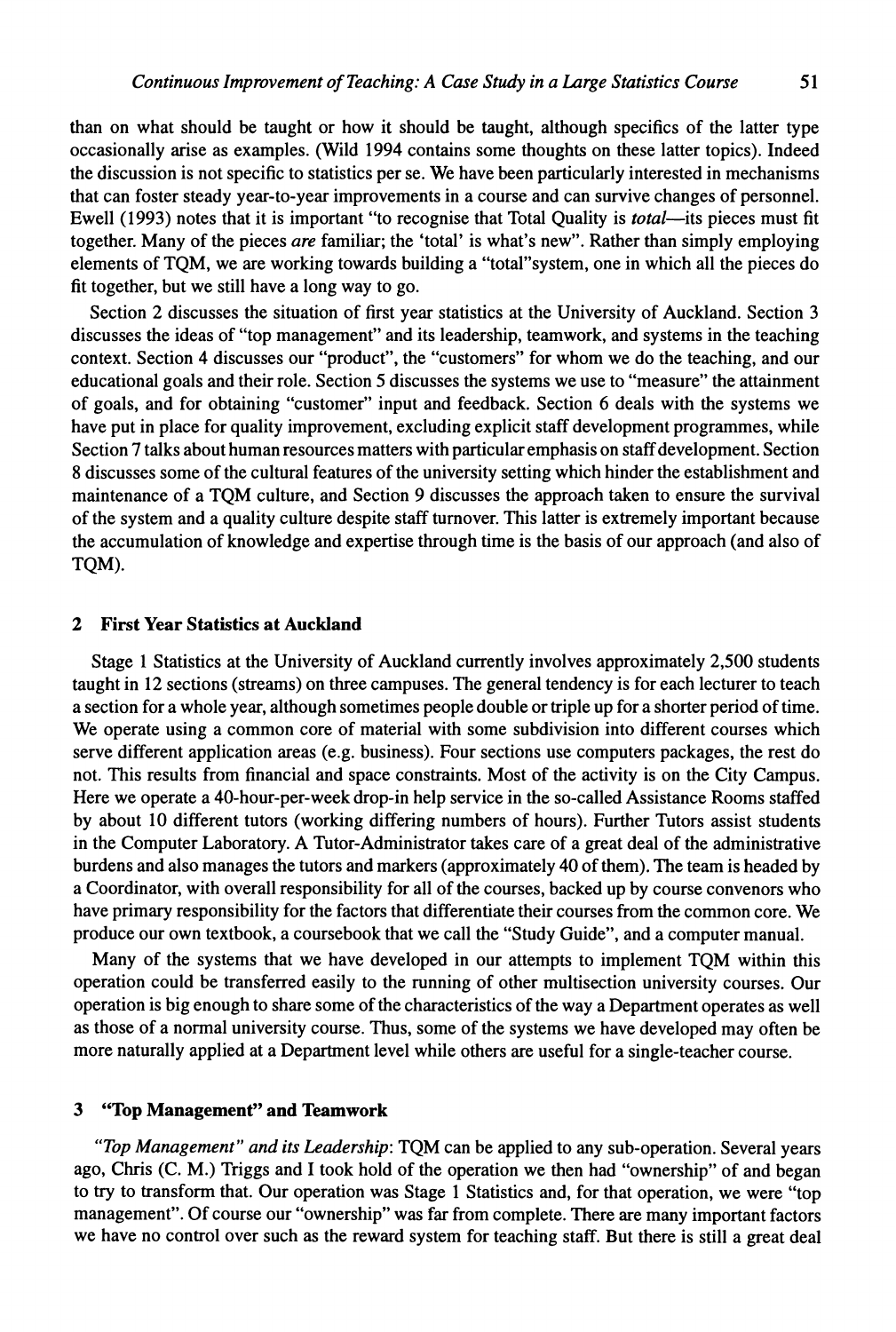one can do without waiting for a perfect world.

Mission/Policy: Our mission (to provide excellent courses in terms of content and assessment, and excellent service to students) and policies, which include policies on educational and delivery goals for the course, form the first section of our team's Quality Manual. A summary of the policy is printed in the Study Guide given to students.

Teamwork: Universities have had a world view that has at its centre the ideal of the brilliant and innovative individual who must be protected from interference at all cost. TQM has a world view based upon the group. But this need not lead us to being mired in mediocrity since TQM is concerned with capturing the elements of brilliance that individuals can provide and harnessing them for a common purpose. In teaching, we have to try to capture as much as possible of what makes our best teachers good and transfer that to everyone in the group now and for the future. We may not be able to make everyone a superb teacher, but we should be able to raise the average level.

The main decision-making vehicle in our system is the weekly meeting of the course-management team (which contains all of the lecturers, student representatives and several additional personnel). Where possible, and it almost always is, we make our decisions by consensus. This gives everyone ownership. Our documentation emphasises the importance of team participation. A similar teammeeting approach is being taken with the Assistance Room tutoring operation. Our biggest difficulty lies in extending to the students the "all-one-team" culture, and the feeling that they too are responsible for improving the quality of the course. This theme is taken up in Section 8 which discusses cultural impediments to TQM and Section 9 which discusses our current strategies for overcoming the problem.

## **4 Customers, Processes and Gods**

In this section, we will examine the ideas of "product" and "customers", some of our major processes, and the setting of goals. These things are too interrelated to be defined separately. In quality assurance terms, it is normal to define the product first but, as is typical with complex operations, the product we provide is different for different customers.

Words of commercial origin such as "customer" can cause difficulties in academic environments (see Section 8). The idea of "the customer" is completely basic to TQM. The TQM notion of "customer" is much more general than "purchaser" in the normal commercial sense. It is the answer to the question, "Who are we doing this for?" One way of finding the customers that matter is to ask ourselves "what interests do we have to satisfy in order to 'prosper'?'Here, of course, the answers depend upon what "prospering" means to us, but if we cannot define that, we have no rational basis for our decisions. For our team "prospering" largely involves advancing our discipline and the contribution it makes to society, contributing to the well-being of our students, protecting our jobs and the institution what we work within, and having fun in the process (although necessarily in that order). Although the discussion over the next few paragraphs is in terms of first year statistics, the ideas are fairly general.

The customers for our first year statistics courses are many and varied. They include: the students; the lecturers (and Departments) of subsequent courses for which our courses are a requirement; future employers of our students; the discipline of Statistics; and society as a whole. (Particularly where courses are compulsory part of a degree programme, we might also regard our own Departments and Faculties as customers.) For the students, the "products" we contribute towards providing are education and qualifications. All customers listed above apart from the students gain their benefit from our efforts through the increased knowledge and expertise of the students coming out of the course, i.e. through educated students. Thus the students occupy the unusual position of being both customers and product.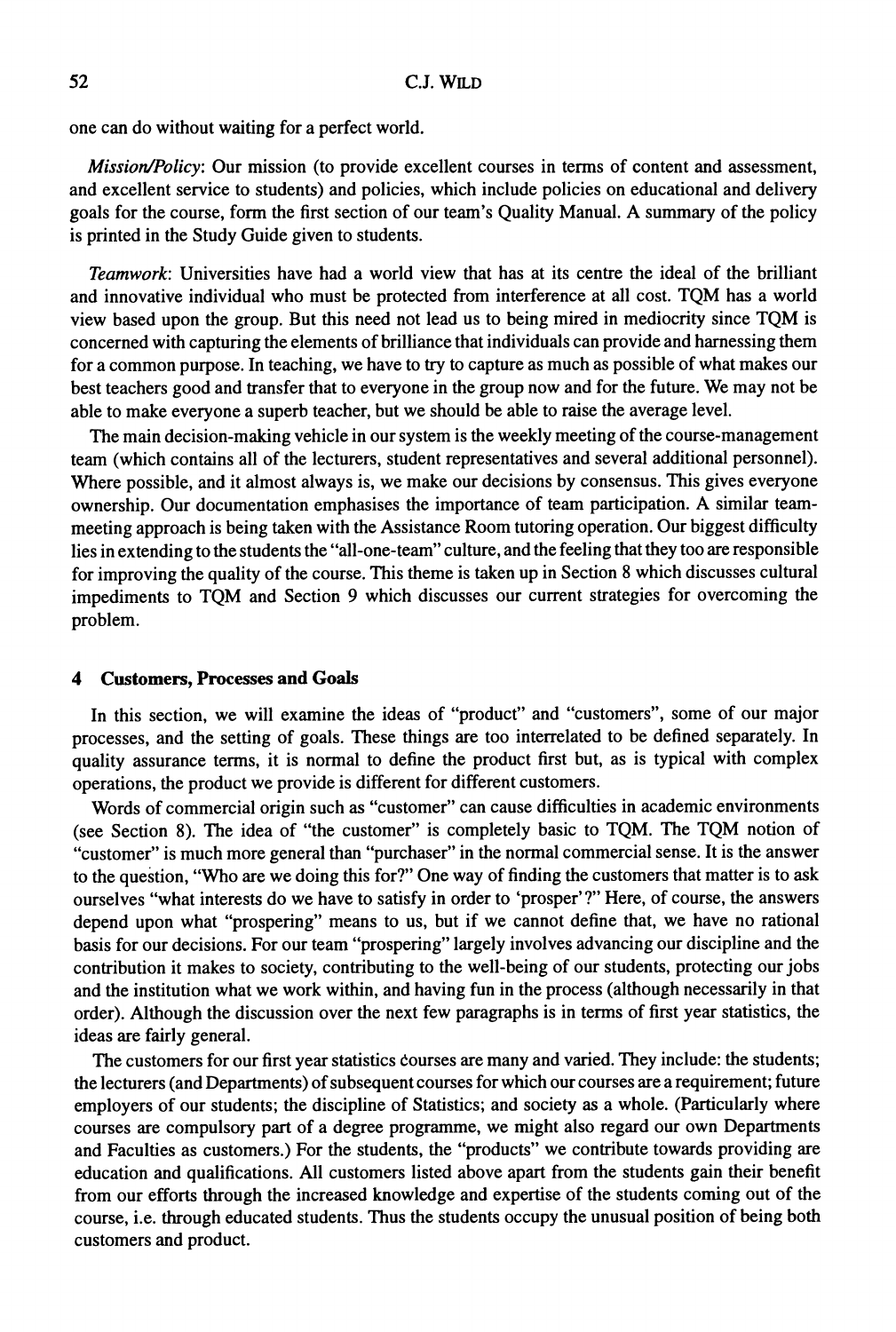The multifaceted customer described above for the Stage 1 statistics course is too ill-defined to be of much use for forming such goals and strategies for quality improvement. It helps to identify the four most important processes involved in our operations:

- (i) the *curriculum development process* which includes defining and updating course content,
- (ii) the *teaching process* in which we help students to master the cumculum as an input to
- (iii) the *learning process* which goes on in the students. Finally we have
- (iv) the *assessment process* by which we certify that a certain quantity of knowledge/skills have been acquired.

These processes are closely related and we will investigate some of the relationships and suggest how these relationships may be used as the paper develops. The list above is not exhaustive-going along with the above are *administrative processes.* Our main interest is in yet another learning process, that by which the teaching team learns to manage and improve the set of processes above. A thorough analysis of all the process (i) to (iv) in terms of inputs and outputs, suppliers and customers, and the needs of those customers is a large, but necessary, undertaking. Here we will settle for making a few observations.

All of the customers we have listed above have important, if sometimes conflicting, interests in the outputs of the curriculum process (that the content and thinking skills taught are the "right" ones), the learning process (that students learn sufficient of the curriculum at acceptable "cost"), and the assessment process.

As we have noted, the curriculum development process defines the body of knowledge and the intellectual skills we want students to acquire and involves consideration of the needs of all of the customers listed above. Apart from the other university courses which require parts of the statistics programme, it is very difficult to ascertain what the customers think their curriculum needs are. To the extent to which one can, they tend to be very vaguely defined, often coming down to some idea of general numeracy, and on the part of students, employability. Determining customer needs must be easier when dealing with a whole degree programme serving a small well organised profession than it is when you are involved with general education and a single course. Our market research in terms of the needs of each type of customer is limited and informal. Mostly, it consists of talking to people who have an interest whenever we have the chance: to lecturers of other courses, to students, and to ex-students about what parts of our courses they have found useful and what we should have taught them; to practising statisticians and to colleagues around the world about what they think is useful and important. By acting as statistical consultants on a wide variety of practical problems we also develop and update our own experience about what parts of statistics are most useful in the real world. The intellectual content of our courses has been arrived at by balancing various demands: conveying the "big ideas" of our discipline, teaching as much as possible of those aspects of statistics we think will be most useful in the lives and future careers of our students (we believe that if we can do this the needs of "society" are also met), catering for the explicitly expressed statistical needs of the courses that use our courses as prerequisites, and trying to be realistic about what students can achieve in one year.

The teaching process stands out in that it has only one customer group, namely, the students. Members of the customer list above, apart from the students, are really customers of the learning process, a process in which teachers are suppliers and students are the workers. Moreover, the performance of the teaching process can only be determined indirectly via the performance of the learning process—and rightly so—teaching has been effective if and only if it has helped students to learn (and to want to learn). The learning process depends at least as much on the efforts of the student as it does upon anything we do. Most of our customers have a legitimate interest in the output of the learning process, e.g. in such (albeit inadequate) cost-efficiency measures as proportions of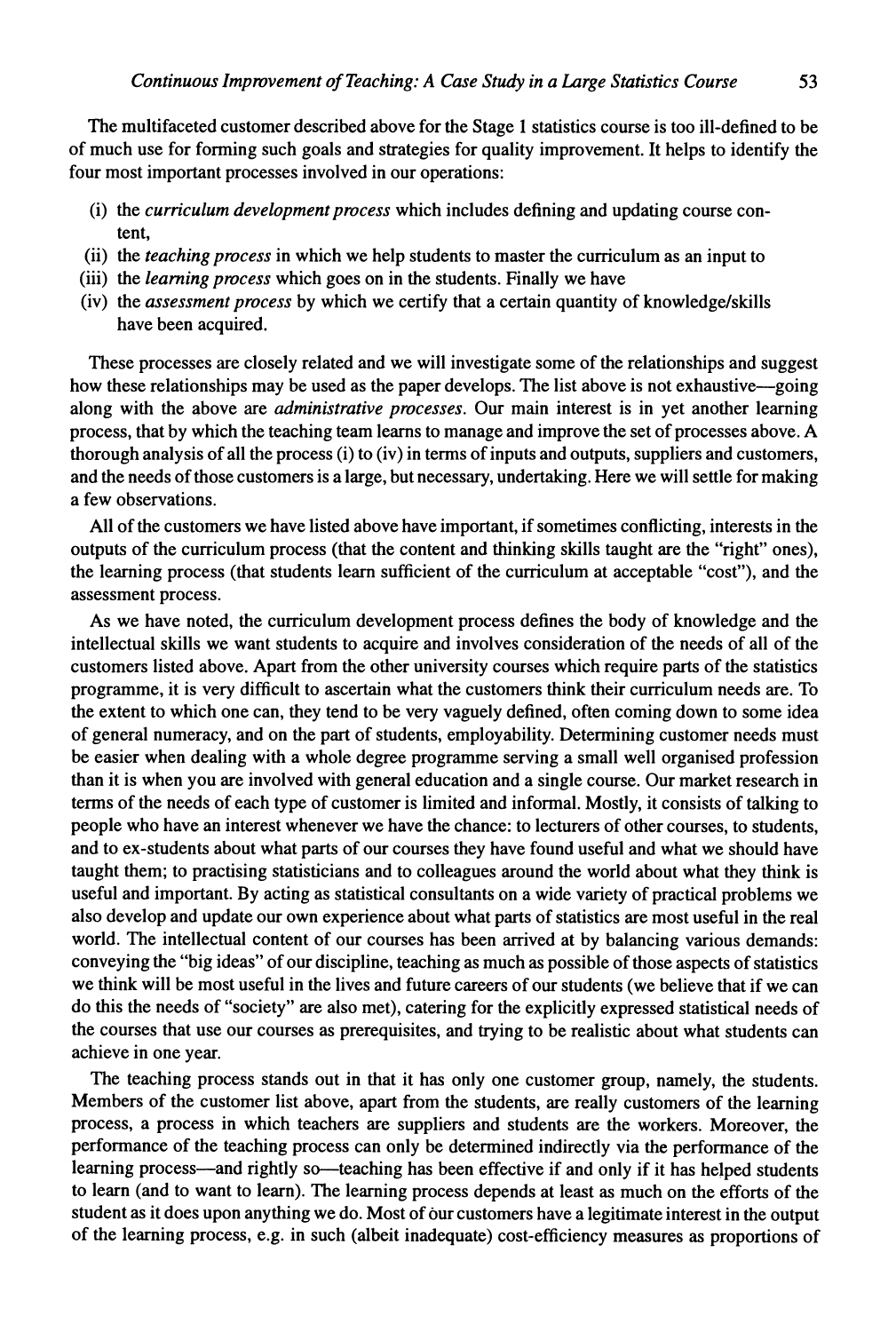students passing. Therefore, it is definitely part of our jobs to **try** to improve the learning process by inspiring the students to greater effort. The assessment systems we have been using are fairly standard among university courses and we have not yet given any real consideration to the needs of the external customers of the assessment process. However, we have worked on student reactions to the assessment process and on using the assessment process to improve the learning process.

Our approach to teaching is built on the belief that the goals students are expected to reach should be stated as fully and unambiguously as possible. The course content is defined to be the contents of the textbook and the "Study Guide" coursebook we provide to students. Assessment is described in detail. For example, the chapter-by-chapter study notes contained in the Study Guide discuss the types of test and examination questions the students can expect to get on the material in that chapter and index all questions of that type that we have used over the previous three years. To cope with our size/resource problems, we are using multiple choice tests and exams. We cope with the limitations of multiple choice testing by trying to be creative about the type of questions used, and by putting more emphasis upon assignment work that stresses open ended thinking and written communication shlls. **A** side benefit of multiple choice has been the ability to target individual ideas.

As far as the teaching process is concerned, the task of the teaching team is to enable students to reach the educational goals of the course as efficiently as possible. One often hears teachers saying, "You shouldn't spoon feed students. They'll never learn to stand on their own feet". This almost sounds plausible, but all too easily becomes an excuse for sloppiness. By saying that the effort students have to put in to achieve the goals of the course should be minimised, there is no implication that students cannot be challenged, that they should not have to show initiative, that they should not have to learn to draw on their own resources, to go out and research topics. These could, perhaps more properly should, be included as goals of any course. But then, as with all goals, we should be planning ways for students to reach these ones efficiently. Student learning-time is a limited resource which should not be wasted.

The detailed definition of goals has several functions: (i) reassurance (students find it is reassuring to know exactly what is expected of them), (ii) it enables us to more effectively use the assessment process to motivate students and focus their efforts on the things we most want them to learn (more about this in Section *6.5),* and (iii) to enable the students to give us useful feedback about how we are performing. A corollary of the twin facts that students are the sole customers of the teaching process and that we are among the suppliers to their learning processes, is that we should **try** to involve students fully in improving teaching services. For us, these services include written materials, lectures, tutorials, and drop in help at the Assistance Rooms and Computer Laboratories. The educational and assessment goals of the course and also the goals of each of the services provided must be clearly communicated to students if they are to make informed judgements and useful contributions to the improvement of the teaching they receive.

#### **5 Measurement, Feedback and Customer Input**

We use the word "measurement" in a very loose sense meaning any way of monitoring or checking up on opinion or performance. There is always a trade off between the value of information and the cost of obtaining it; normally the most important cost in our situation is our own time. As a result, we sometimes use quick and dirty methods of gathering information.

#### *5.1 Attainment of Educational Goals*

Most of the time, we think of the assessment of students in terms of measuring how well a student has learned the lessons of the course. Indeed this is its primary purpose; it is the basis upon which we award the grades which "certify" the outgoing student's capabilities. A second important aspect of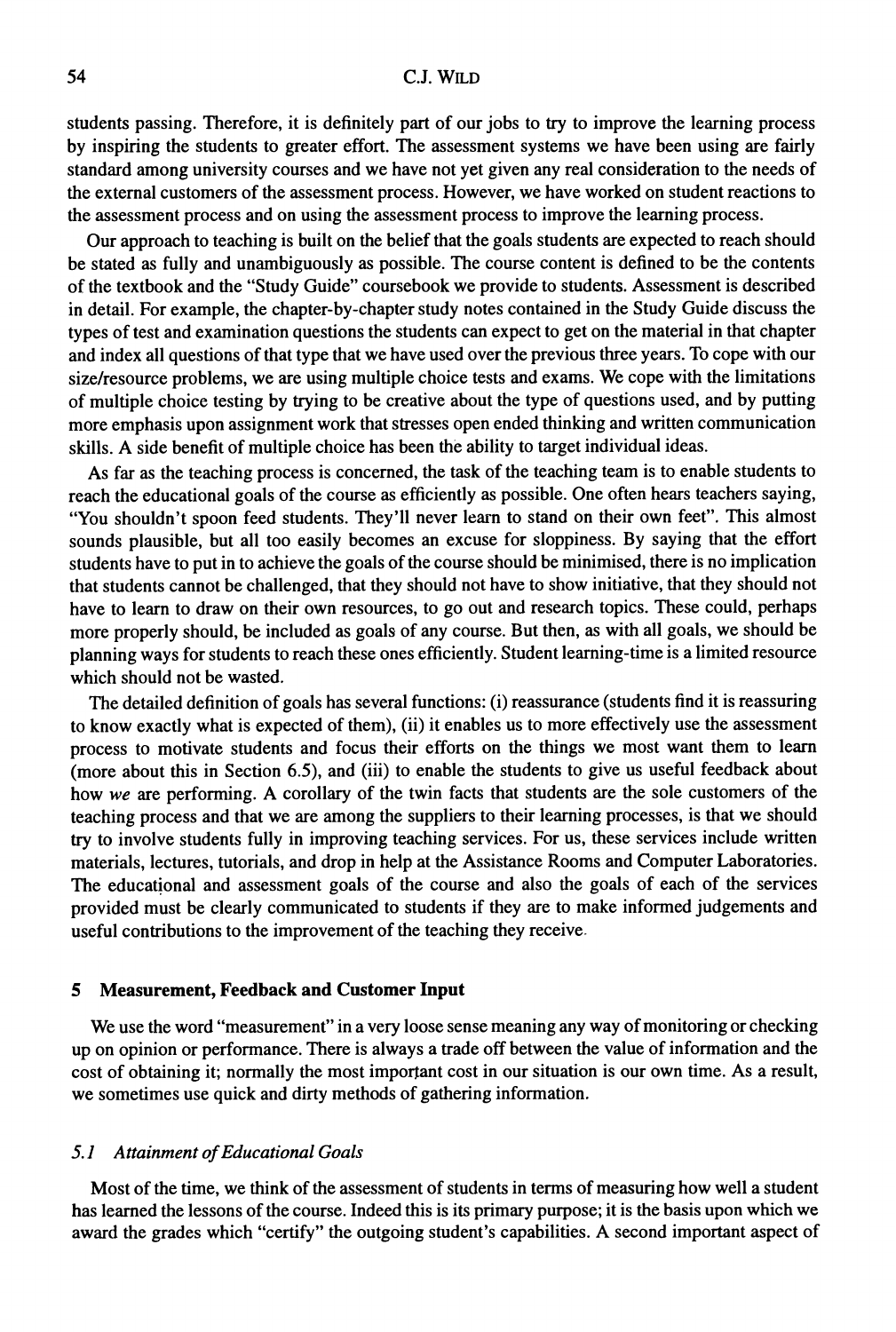assessment is often overlooked. Assessed work also provides our best measures of the effectiveness of the teaching process. If many students cannot answer a particular question that we would want them all to be able to answer, the TQM response would be to change the things *we* are doing in order to remedy the situation, not to blame the students. It is important, therefore, that assessment information be captured to pinpoint problem areas. From there, we can endeavour to find out why the problems are occurring and then to effect changes in teaching practice and student learning. Our methods are described in Section 6.5.

## *5.2 Student Opinion*

Gradually over time, we have built up a variety of mechanisms to catch student opinion. We began with standard questionnaire-based student evaluations which we ran, and continue to run, twice-yearly. However, student evaluations are best thought of as providing a report card on past performance. The information comes too late to be of much use for making changes that affect that year. At best, we can make mid-year corrections. This subsection is concerned with methods that give more timely information. Although we will give little emphasis to the historical development, our most recent change has been to integrate student representatives from each section into our regular course-management team meetings. We have been delighted by the willingness of the students to voice their opinions.

A form of immediate "measurement" that has been in operation for a year is the "Oops! Report" complaints procedure. Complaints have two uses. We can try to eliminate the causes of complaints and we can monitor the levels of various classes of complaints. The "Oops! Report" complaints forms can be used by students to register any type of complaint. If they put their name on the report, we promise them feedback on the action being taken on their complaint within a week. A single form, called the "Oops!/Eureka! Report" form, is used both for complaints and improvement suggestions ("Eureka!"). A copy of the report form is given in the "Study Guide" coursebook that students receive and loose copies are widely available at many locations. An earlier suggestion box system is still running parallel with "Oops!/Eureka".

All lecturers now use fairly regular (e.g. every lecture or every week) "two-minute surveys" of about 10 students (c.f. Mosteller 1988). Those who have used the system in the past found it made only very small demands on their time and was good for detecting problems early, thus permitting a quick response. Student suggestions led to important improvements in our lecture presentation. The cumulative effect of daily feedback also makes it very difficult for a lecturer to ignore persistent or obviously valid student concerns. Small numbers (e.g. 10) are used so that processing the results takes minimal time and also to minimise the frequency with which students get asked to fill out a survey in order to try to avoid consumer resistance. Such resistance soon develops anyway. The best ways to counter it seem to be to keep the surveys very brief (e.g. only 2 or **3** questions) and to give feedback in class about what you are learning from the surveys-the students need to be shown that these irksome surveys actually benefit them. My surveys tend to ask for what was best and worst (most difficult to understand or boring) about the lecture, and either for suggested improvements to the course or for their biggest complaint about the course.

Methods such as complaints forms and two-minute surveys to small samples are good for the timely identification of potential issues of concern, but are unreliable as a means of determining how widely felt a critical response is, or how popular the implementation of a suggestion would be. We have found that many of the criticisms received are obviously valid; things we know we should have thought of ourselves but either had not or had not yet been acted upon. Seeing them in print tends to spur us into action. For example, some of my overheads lately had some out of date page references on them. I was aware of this, but in my rush, I had not corrected them. The first complaint was enough to make me more careful thereafter. However, when we do feel the need to take a sounding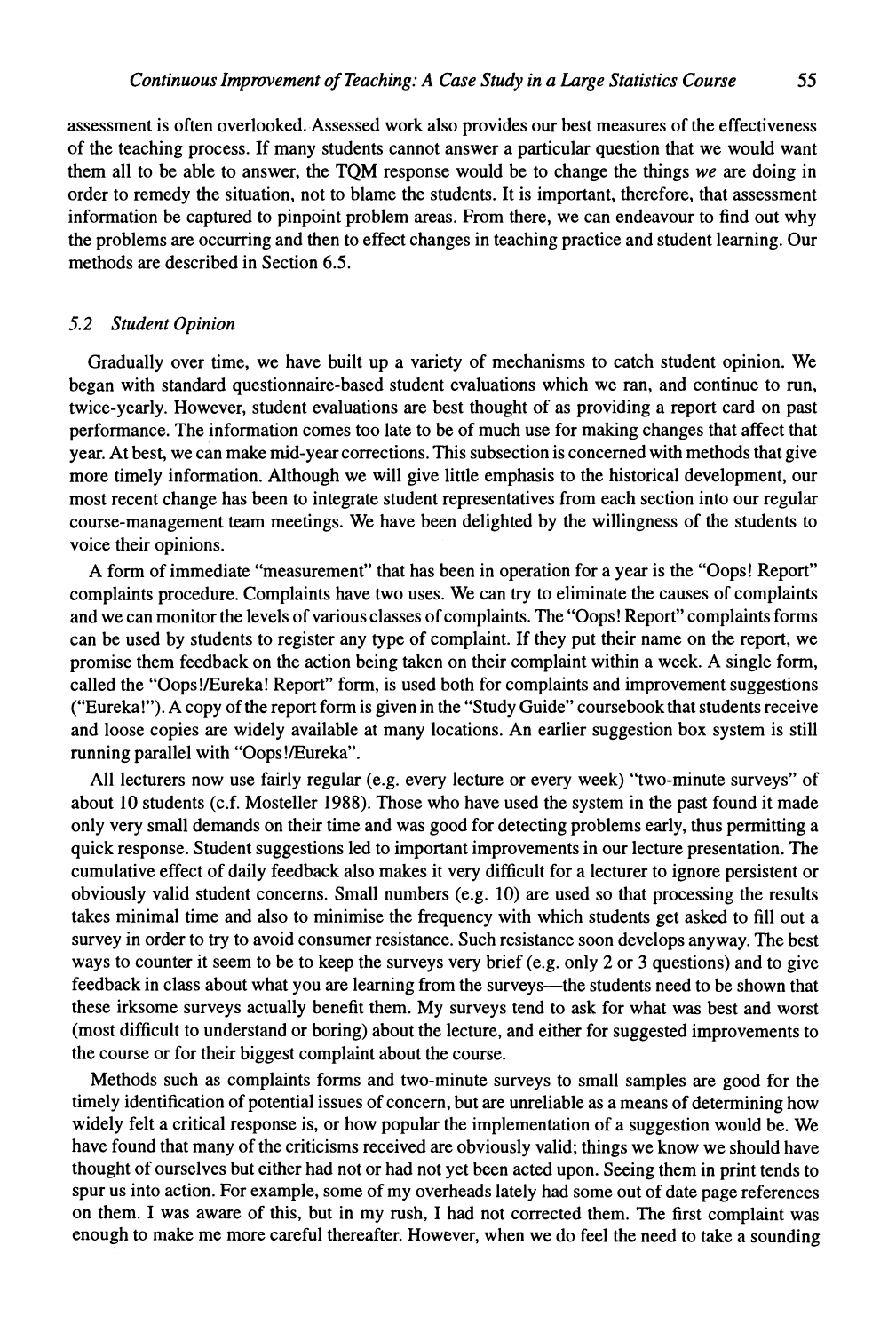## 56 C.J. **WILD**

on a particular issue, a quick show of hands in class demands little effort from staff or students and seems to work adequately. We want to keep paper work to an absolute minimum.

One of the lessons of control charting is the value of "on-line" information. Asking periodically during a lecture for a show of hands as to whether you are going too fast or too slow is far superior to a survey after the event. Similarly, after each major argument in mathematical statistics classes I ask for a show of hands of those who thought they understood the argument (in contrast to the usual practice of asking those who did not understand to display this publicly for obvious psychological reasons). If the "hit rate" is too low, we can then identify the parts of the argument that are causing problems and try to address them immediately.

System-wide complaints we have received over the years have mainly centered on large-class problems connected with assignments, their marking and handling. Early problems with inconsistency or unfairness of marking (40 different markers) have essentially stopped with tighter marking schedules, better instruction of markers and the psychological effects of returning total marks out of 10 instead of 40. Even though, internally, assignments are still marked out of 40 and then rescaled, absolute differences between the marks of friends seem more important than relative differences! We have changed our systems for taking in assignments and redistributing them. Last year there were still problems with the piles getting mixed up and people experiencing difficulty in finding their work which have partly been solved with assignment cover sheets. One student complained that a problem in the book reinforced a racial stereotype. The problem was duly changed. There were several complaints that a tutor was using sexist putdowns of the mathematical abilities of female students. The person in question turned out not to be part of our course-team, but the experience has sensitised us to another area of training for our tutors. Banter between assistance-room tutors has been misinterpreted on one or two occasions and we have made them aware of this. Complaints on my two minute survey have changed gradually. Complaints about readability and layout of overheads and about nervous habits have largely disappeared. Nowadays, I get complaints if I rush topics at the end of a lecture (which I deserve) or if I do not seem to be putting out as many handouts as I had been. Some students complain about topics being boring, or covered too fast or too slow, or not getting to take enough notes but there are no clear patterns and the complaints are often balanced by even more respondents taking a completely opposite view.

In 1992, we began a drive to try to attract improvement suggestions from students. A suggestion box was established and we announced that monetary prizes (\$80) given each term for the best improvement suggestions received, however they came to us. The intent was to signal to students that it is important for them to contribute to improving the services they receive and that we will be receptive to suggestions. In fact, more and better suggestions came from anonymous two-minute surveys than as consciously contributed suggestions. The flow of suggestions increased after the winner of the first prize was announced but the quality of suggestion has often been embarrassingly low. Perhaps this is not unusual when soliciting suggestions from customers. We are persevering with the prizes for another year in the hope that it will be more productive when combined with better efforts to persuade students that we are all in this together. It has recently been suggested to us that rather than awarding a few large prizes, a better TQM practice is to offer many smaller awards to encourage volume. This year we will try rewarding all suggestions with chocolate bars. One of our members suggested that rather than just'making general requests for suggestions, we might do better by also asking at staggered times for suggestions in particular areas.

Student suggestions have resulted in, for example, changes to the layout of the t-tables, better systems for returning assignments, the production of additional handouts, better use of overhead projector slides (sliding new slides up from the bottom in rooms with a single overhead projector so that slow people can get the last of the old slide), tutorials aimed at poorly prepared or struggling students (this is in addition to the 40 hour individual help service), and an accelerated section for the very well prepared students that uses fewer lecture hours.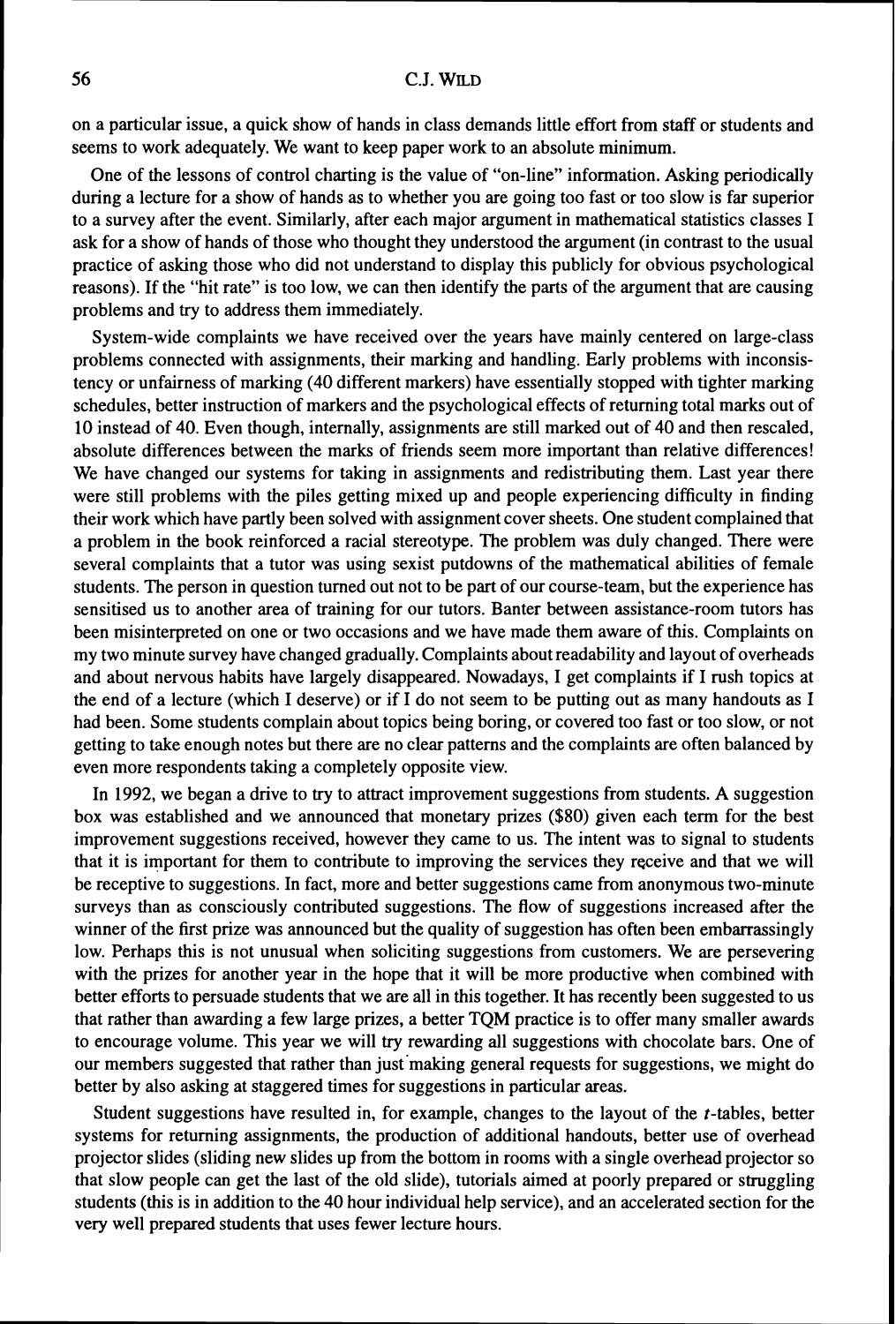There are important psychological aspects to the soliciting of complaints, improvement suggestions, etc. A formal mechanism is useful even where its main effect is simply to create a more conducive atmosphere for informal communication and improve students' attitudes to the teaching team. It has beneficial effects upon teachers too. We put more effort into anticipating problems and making improvements so that we will not get complaints!

In 1992, we were studied and helped by a project group from a third year TQM course that included former students of the first year statistics courses (see Acknowledgement). A standard TQM and marketing tool that we have not yet tried is to set up some "customer-focus groups" involving students. The idea of such groups in our context would be to cultivate free ranging discussion in relatively small groups around particular topics to stimulate ideas and uncover areas of potential concern or possible improvements. It is hoped that a project team will attempt this in the coming year. Nor have we tried "improvement teams" involving current students (see Hau 1991, Hansen 1993).

#### *5.3 Involving Customers as Suppliers*

After the students themselves, a very important and readily accessible customer group is made up of the Departments whose students are required to take our Stage 1 courses. We have talked to client departments about their needs in terms of technical content and changed our content to better cater to those needs. We have greatly increased the emphasis on practical data analysis and statistical thinking, expanded the range of techniques covered, and have simplified some theoretical developments or postponed them to the following year to keep the student workload realistic.

When first asked, professors from client departments sometimes say they do not actually need our statistics courses to contain applications from their own subject area. Some go further and say they would actually prefer their students to be broadened. However, there is another side of it. When students are forced to take a course as a required part of a course of study, many will understandably become very negative, both about the course and being forced to take it, if they cannot see the direct relevance of the course to their own real interests. Not only does this create bad feeling but it also impedes learning. It is clearly to the advantage of the client department that this does not occur. In statistics anyway, members of the client departments should be much better placed to find the exciting, relevant applications than the members of our teaching team. We have approached several Departments asking for their assistance in providing statistical applications which are relevant for their students. However, in our experience such requests end up permanently at the bottom of in-trays without personal visits and active following up of the request.

Just as most statisticians believe that having a statistician on a team involved in quantitative research leads to better quality research, my belief is that a course in statistics for a particular subject area should benefit from having a subject-matter specialist join the statisticians on the teaching team. In both cases, the purpose can only be realised if the team really works as an integrated team. We have extended open invitations to some client Departments for their staff to lecture sections of our course on a semi-regular rotating basis as a means of assuring that the course materials cater adequately for their area of application. Ideally, we want experienced academics with a broad knowledge of both their own subject area and the place of statistics within that subject area. We have had no takers at this level yet. Since all of our most important client departments are stretched in terms of staffing, it is probably unrealistic to expect them to release their best lecturers for teaching statistics courses even though they would be reimbursed for doing so. However, as a step in the right direction a recent PhD in experimental psychology who is a very good teacher (the Psychology Department is a major "customer") began teaching one of our sections.last year. He has achieved a good deal of what we had hoped for. **A** similar idea, which we have not used at this level because of the very large number of sections in the course, is to involve guest lecturers from a variety of backgrounds.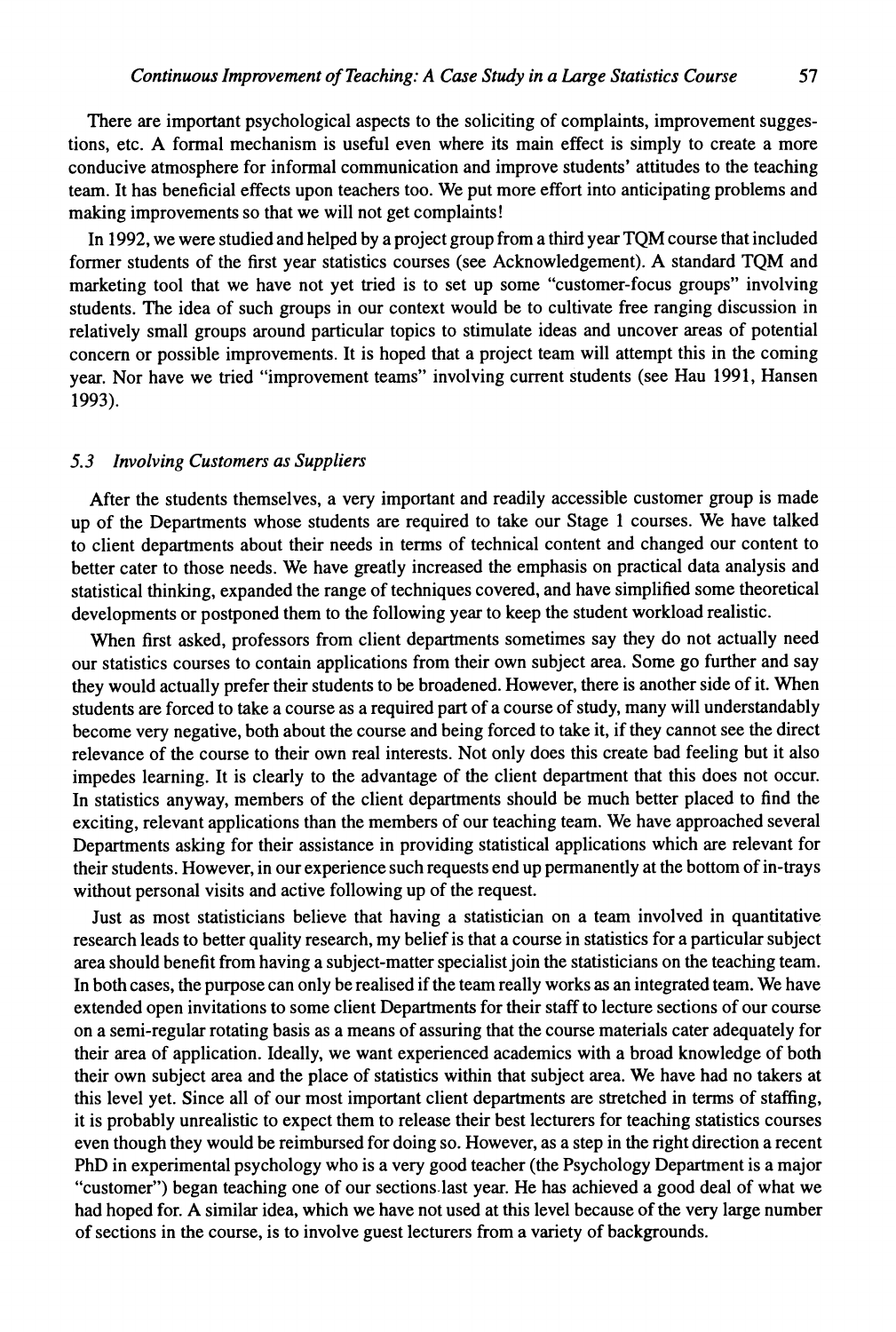#### **6 Improvement Systems**

When we decided to make quality improvement a focus, after some useful initial gains, we began to feel that we were making little progress. This is a common experience. Thereafter it became necessary to analyse what we do more deeply in order to make further progress.

## *6.1 Time Cycles*

In teaching university courses, we operate in regular time cycles. At our university, the basic cycle is the academic year. Elsewhere, it may be a quarter, a term, or a semester, but we will talk in terms of yearly cycles. It is necessary to distinguish between improvement within a year and year-to-year improvement. Although there is some potential for improving the way a course runs over the course of a year, the potential for substantial improvement in the long term comes from using the lessons learned over the current year to make improvements for the future. Much of our approach stems from considering the problems of building year-to-year continuous improvement into a system which has a significant amount of staff turnover (e.g. senior faculty are rotated through these courses with an approximately 3 year term) and where a majority of lecturers are often PhD students, temporary faculty, visitors, or inexperienced new appointments. In some years we have had as few as two senior faculty on the lecturing team at any one time. Continual turnover is a feature of the teaching of many university courses. It has positive and negative features. On the positive side of the ledger comes new ideas and enthusiasm. On the negative side is "loss of memory".

It is not enough to have one course taught brilliantly to one group of students in one year by one outstanding teacher. We need ways of permanently sealing improvements into the system as a whole so that there is a tendency for the course to get better each time it is taught, regardless of who teaches it. To accomplish this we have to identify elements of the delivery process which can be improved continuously. These elements include: (i) *Teaching materials;* (ii) *Procedures and job guidelines;*  and (iii) *Staff development programmes.* Teaching materials, (i) lend themselves naturally to being saved and re-used from year to year (discussion follows in Section 6.3). Items (ii) and (iii) are areas that require practices and ways of thinking that are new to us and, we think, to most academics. Guidelines and Procedures are discussed in Section 6.4. Consideration of staff development, a very important part of continuous improvement, is postponed until Section 7.

## *6.2 Quality Meetings*

Our system is driven by weekly Team meetings which are focused on quality improvement. Indeed, it was Chris Triggs' initiation of these meetings several years ago that began our movement towards TQM. Two sets of Team meetings have been going on. The first consists of a group made up of the lecturers, the Course Administrator and other invited participants (e.g. experienced tutors, and sometimes the head of the academic staff development office HERO, or members of other Departments). Although this meeting is also a medium for communication and makes policy decisions, most of the time is given over to quality improvement issues. Standard items on the agenda keep attention focused on feedback from students and improving teaching (more about this later). More recently, a second weekly meeting (of the Assistance Room tutors) was instituted. Besides the intended effects of improving communication and keeping the focus on quality improvement, the meetings have increased staff motivation and fostered team spirit.

## *6.3 Teaching Materials*

Over time, the curriculum of the course must be adapted and modified so that it better serves its audience, the aspirations of the teaching staff, and makes better use of new technology. The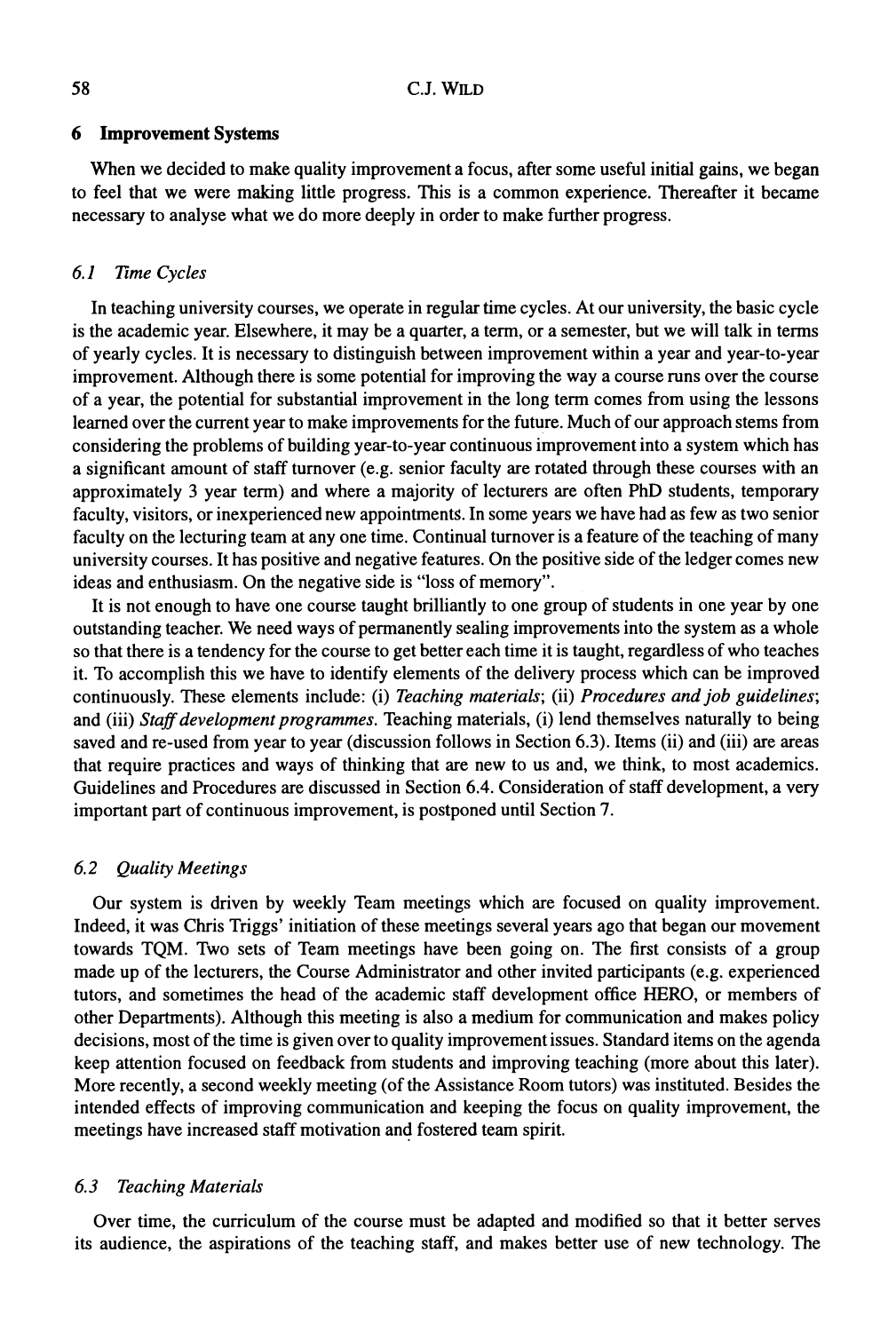curriculum is defined in the textbook and the Coursebook. The teaching materials we use follow. The point is not so much the materials themselves but identifying opportunities for improving materials.

*Textbook:* We have our own customised text which, in the past, has been printed yearly and thus we have been able to incorporate new and rewritten material every year. However, the book will be formally published this year, thus slowing the process of updating and improvement. We plan on putting out new editions every 3 or 4 years and I envisage that the current authors will be joined or even replaced by new principals on the course team who have a particular interest in changing the text to (i) make its mix of topics more up to date and useful to its audience, and (ii), to take account of the experience of the teaching team with approaching and presenting ideas over the intervening years.

*Coursebook:* We call this book the "Study Guide". It is updated, and can thus be improved, annually. It will become an ideal place to test material which is new or is to replace current material in the textbook. At present this book contains: a description of the aims of the course; a description of the quality philosophy of the course team, its relationship to the services provided by the teaching team, and its relationship to grades and the assessment process; administrative information; Study Notes giving pointers on how to study and how to use the services provided by the teaching team; chapter-by-chapter Study Notes highlighting the most important ideas in the chapter and giving assessment details (assignments, tests and exams) about that chapter, i.e. what the teaching team are looking for; answers to the problems in the textbook; of examinations and term tests; and a test to diagnose important weaknesses in mathematical background coming into the course and advice about using backup services to remedy deficiencies.

*Introduction to the computer system/computer manual:* Used only in those sections that use computers, it is also updated and printed yearly. It has just been rewritten because of a change of computer package.

*Overheadprojector slides, and lecture enrichment materials:* This is an evolving stock. A standard agenda item of the weekly meeting of the teaching team calls for discussion of new ideas for enrichment materials for the lectures on the current/index Chapter and topical items (e.g. datasets, stories, experiments).

*Handouts:* Assignments and their answers are given as handouts. Handouts also provide a good way of disseminating ideas people get at the last minute. Where it makes sense to do so they will be incorporated into the text or Study Guide for the following year to reduce the amount of paper shuffling. This year, several of our team have been using so-called *interactive* (or gapped) *handouts*  regularly in their lectures-handouts in which the key details are left out and have to be filled in by students, and which also contain activities and points for group discussion. The motivation for interactive handouts is to force students to keep alert and thinking actively in class while minimising the time spent on unproductive copying.

*A series of video tapes:* We use purchased programmes, principally the "Against All Odds" series (see Moore 1993). Obtaining new programmes is part of improvement in this area, but more importantly, improvement entails improving the way we use the existing programmes in lectures. For example, we have been mapping the "Against All Odds" series, focusing on stories rather than technical exposition, to make it easier for individual lecturers to choose short excerpts to complement their lectures. Reviews include opinions of the usefulness of stories and statistical ideas that might be drawn out of a story.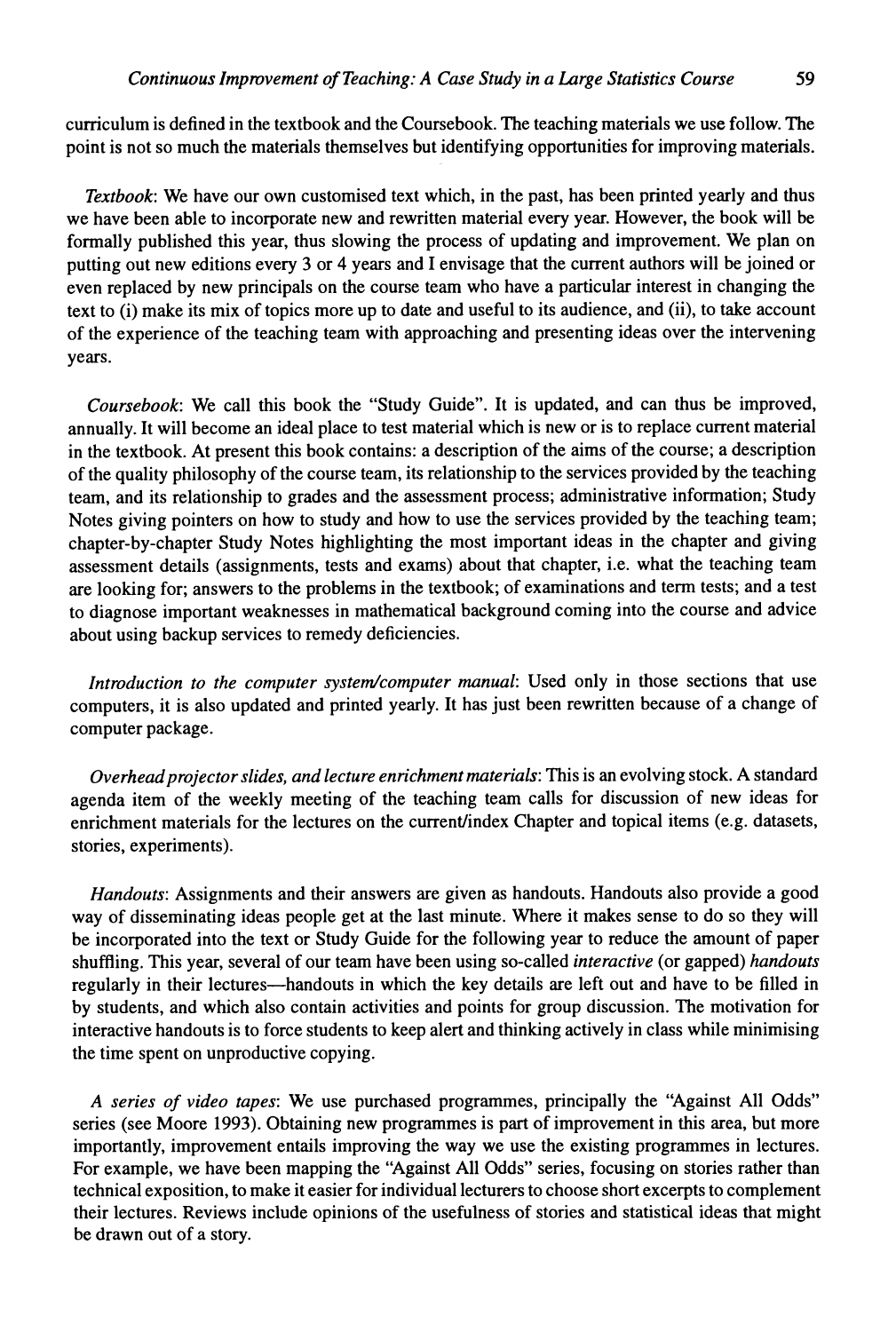## *6.4 Guidelines and Procedures*

Another canon of quality management is that everyone should know what his or her job is and how that job should be done. (Additionally, people need feedback on how well they are doing.) We now have documentation covering most aspects of our operation. These are evolving documents that aim to capture the experience of the team over time and thus act as the memory of the system-a means by which the system can continue to learn even though the memories of individuals are lost due to people leaving the team or simply the natural limitations of human memory.

For tasks or procedures that lend themselves to step-by-step descriptions, *Procedures* have been written. Parts of the operation that are too complicated for the procedural form of documentation are covered by documents called *Guidelines.* The Guidelines cover the deepest most important parts of the operation, for example, lecturing (in general); lecturing (chapter-by-chapter); tutoring; the setting of assignments; and the setting of tests and examinations. Guidelines are intended to clarify what the goals and principles are that we should be basing our activity upon. They also contain pieces of useful advice and accounts of past experience. All sets of Guidelines are also subject to regular review.

Let us take the setting of assignments as a particular example. The Guidelines for this activity describe: the educational goals of assignments and philosophical stands that we make (e.g. only using real data and keeping a good deal of context with the data); writing styles; types of questions; catering to different client markets; the amount of time they should take to answer; and ideas for ensuring that students reach the learning/thinking goals of the assignment efficiently with a minimum of mechanical drudgery. In addition to these Guidelines, there are procedures which describe who does what and when (e.g. our quality assurance procedures, printing and distribution) in a step-bystep manner. A similar set of documents describes the marking/mark recording/assignment return process. (Recall here that we are dealing with 2,500 students.)

In the main, documents relating to a task are provided at the time the task is to be done rather than sitting about as a large unread manual.

*Procedures and continuous improvement:* We use documented Procedures for two closely interrelated reasons: (i) reducing variability in service, and (ii) improving performance over time. Too much variability in the system makes the diagnosis of problem areas extremely difficult. Having procedures with steps spelled out enables us to improve performance over time by locating and changing those steps which are causing problems. Flow charting of the steps involved has revealed places where procedures are unnecessarily complicated or confusing. The primary function of all of our procedures is to act as as means of improving service performance. For this to happen, the procedures must be followed, but followed critically with a view to improving the procedure itself for the next time it is used.

Many procedures have steps build into them whose purpose is quality assurance. For example, our examination paper typically has about *25* pages of multiple choice questions containing considerable fine detail that has to be correct. Our students sit their exams in more than 30 different rooms. We cannot afford to make mistakes. Tests and examinations are initially set by part of a team, then checked by others, who then combine with the setters to produce the final version. One or two team members are kept out of all earlier parts of the system so that when the rest of us are satisfied that we have finally got it absolutely perfect, they'come fresh to a detailed checking of the final version. We test assignment questions on assistance room tutors before they go out to students.

Procedure failures or inadequacies may be obvious or may come to our notice through student complaints. Failures should lead to putting more resources into quality assurance steps and/or basic changes in the procedure.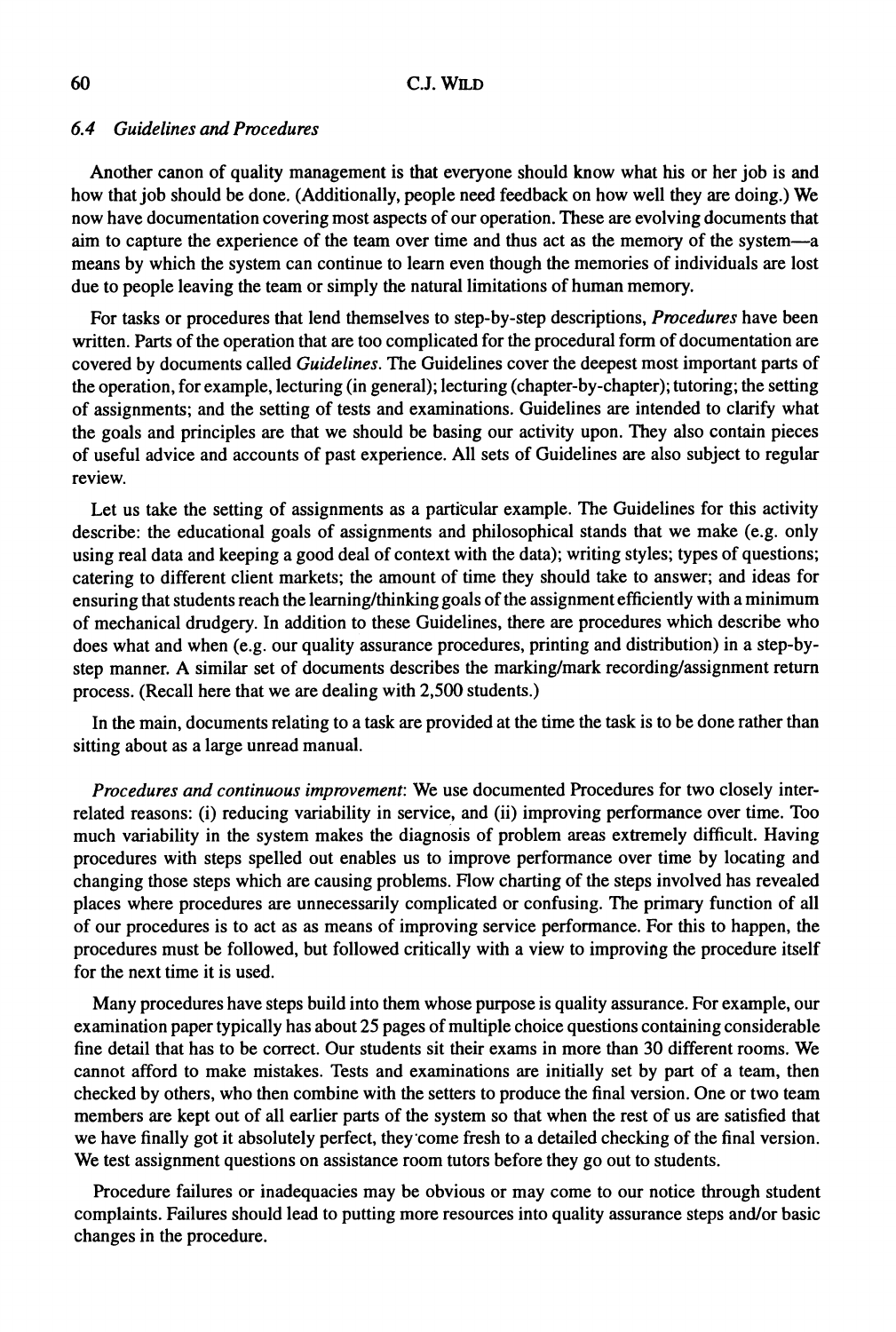## *6.5 Involving feedbackfrom the student assessment process*

An important set of feedback and improvement cycles concern examinations, tests and assignments, and student performance on these. Feedback loops are depicted in Fig. 1.



**Figure 1.** *Tesr/Emm* **Feedback** *Loops* 

On the student side, past examination and test questions are used to focus student attention on the ideas that we most want them to learn. Past examinations and tests affect student learning patterns whether you want them to or not. We consciously take advantage of this reality. One mechanism for doing this, the chapter-by-chapter study notes in the Study Guide, were described earlier. Each year we get a new set of questions, questions which we try to ensure are even better targeted than those that have been asked in the past. This loop therefore is aimed at improving student learning.

On the other side of the diagram we have a loop whose purpose is the improvement of lecturing practice. The feedback comes from item analyses of test results and reports from assignmentmarkers. We have had a problem in the past with these sitting unread in drawers. Now summaries of this information, concentrating on problem areas, go into the guidelines for lecturing on the particular chapter. Summaries about problem areas abstracted from reports from assignment markers also go into the guidelines. These problem areas are discussed in our regular meetings at the relevant times of the year (e.g. before and during the teaching of a particular chapter). Modifications of our teaching practice are recorded in the Guidelines for the following year. These discussions also produce changes in the teaching materials, particularly the textbook and Study Guide.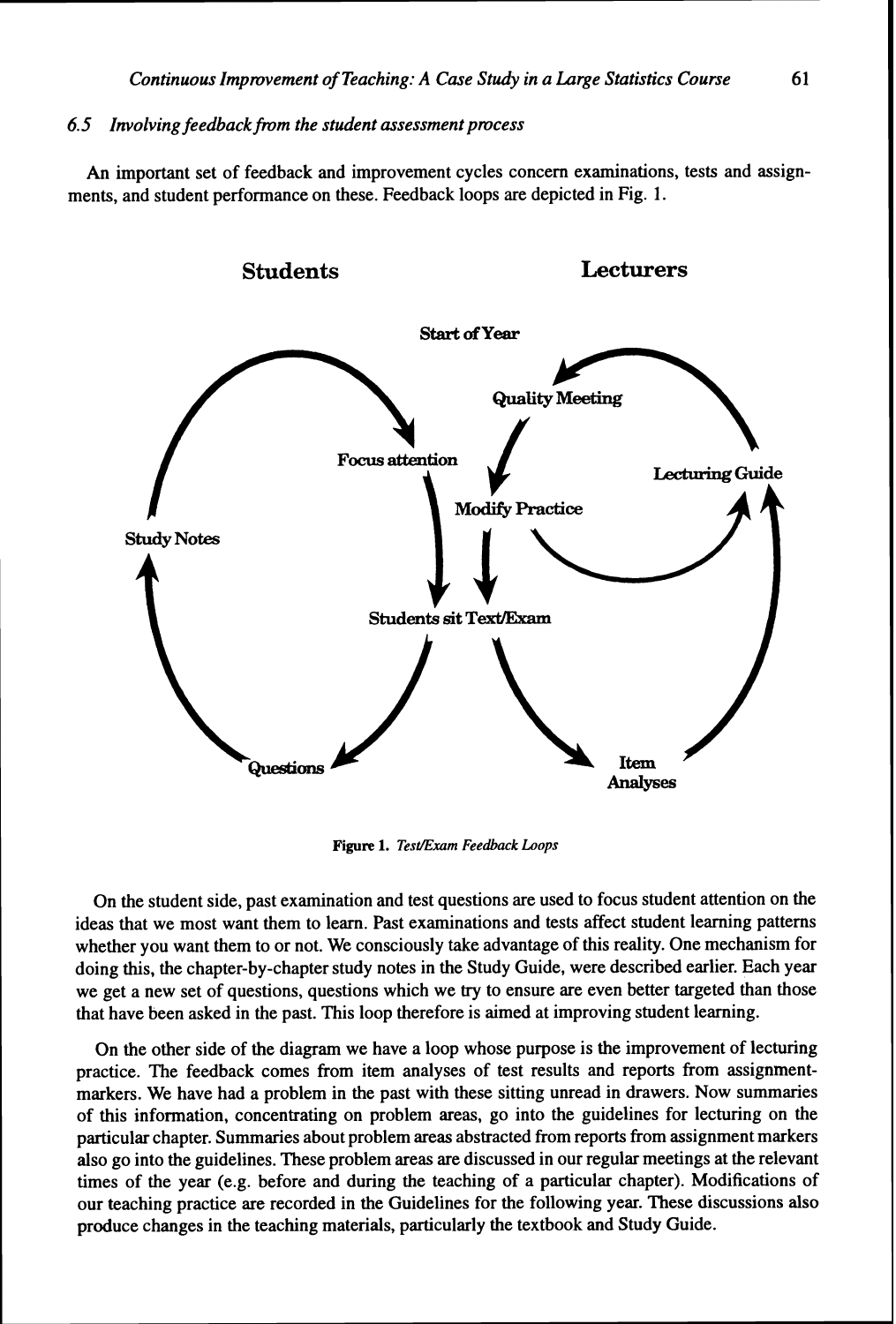## **7 Human Resources**

#### *7.1 General Considerations*

As part of implementing TQM, we have had to give attention to aspects of "management" that we have really never considered before. We have a formal hierarchical line of authority in case of conflict, although, both in practice and as a matter of policy, almost all major decisions taken by consensus.

Formal *job descriptions* have been developed (along IS09000 lines) that enable incoming staff members to get a much better picture of what will be expected of them. Job descriptions set quality goals and include a commitment to quality improvement. Job descriptions can change over time as the team redefines aspects of its role. A second type of document is the *job specification.* These documents list the qualities and skills required in a person taking on the particular job. Ideally, where appointees do not fulfil the specification criteria, the deficiencies would be made up by training.

## *7.2 Motivation*

We want staff to have the "right" attitudes to their jobs, which in our situation means: (i) being motivated by an empathy for students and a desire to do one's best for them, (ii) a commitment to continuous improvement, and (iii) a willingness to work as part of a team.

In our experience, these elements have largely come naturally to the lecturing team through professional pride and the weekly team meetings. The elements above have been reinforced by the standard form of Agenda for the Course Team Quality Meeting, and are a subtext of every part of our documentation. In addition the initial (kickoff) meetings of the three groups: Lecturers, Tutors, and Markers, have the objective of sending staff into the year with the attitudes above and with some enthusiasm and excitement about the job that lies ahead.

## *7.3 Training and Development*

The third big area in which we can seek improvement, after teaching materials and system documentation, is in the skills of the personnel involved in the team. Improvement in team skills can be achieved through hiring or training. We are very seldom in the position to pick and choose with regard to filling our lecturing and tutoring slots. Often we are scrambling to find enough qualified people to fill all the slots. On-going staff training and support are the only real ways forward.

Academics tend to be well educated for teaching in terms of subject-matter content and most of us are reasonably good at educating ourselves about the theoretical aspects of our own subject matter. But when it comes to the processes involved in teaching, we are not very good at all—as almost any highschool-teacher graduate will only too happily inform us. Very few of us ever received even initial teacher training. We have received no training at all about teamwork or continuous improvement. Some team members also have very little applied statistical experience.

Staff training and development is far too important an area to be left to an outside organisation such as our academic-staff (faculty) development office HERO. Responsibility for staff development should be taken by the team leadership itself using the staff-development office as a resource. We have been very fortunate in having had the advice and support of John Jones, Director of our faculty development office from the outset.

Many of the Quality systems we have already described are ways of fostering "staff development". The guidelines for lecturing, tutoring, setting assignments, tests and examinations, marking, etc. are intended to function as accumulating storehouses of knowledge which the current team draws upon. Standard Agenda items of the weekly Course Team Quality Meeting prompt discussion about the teaching that is going on at the moment and that which is imminent. These discussions help us to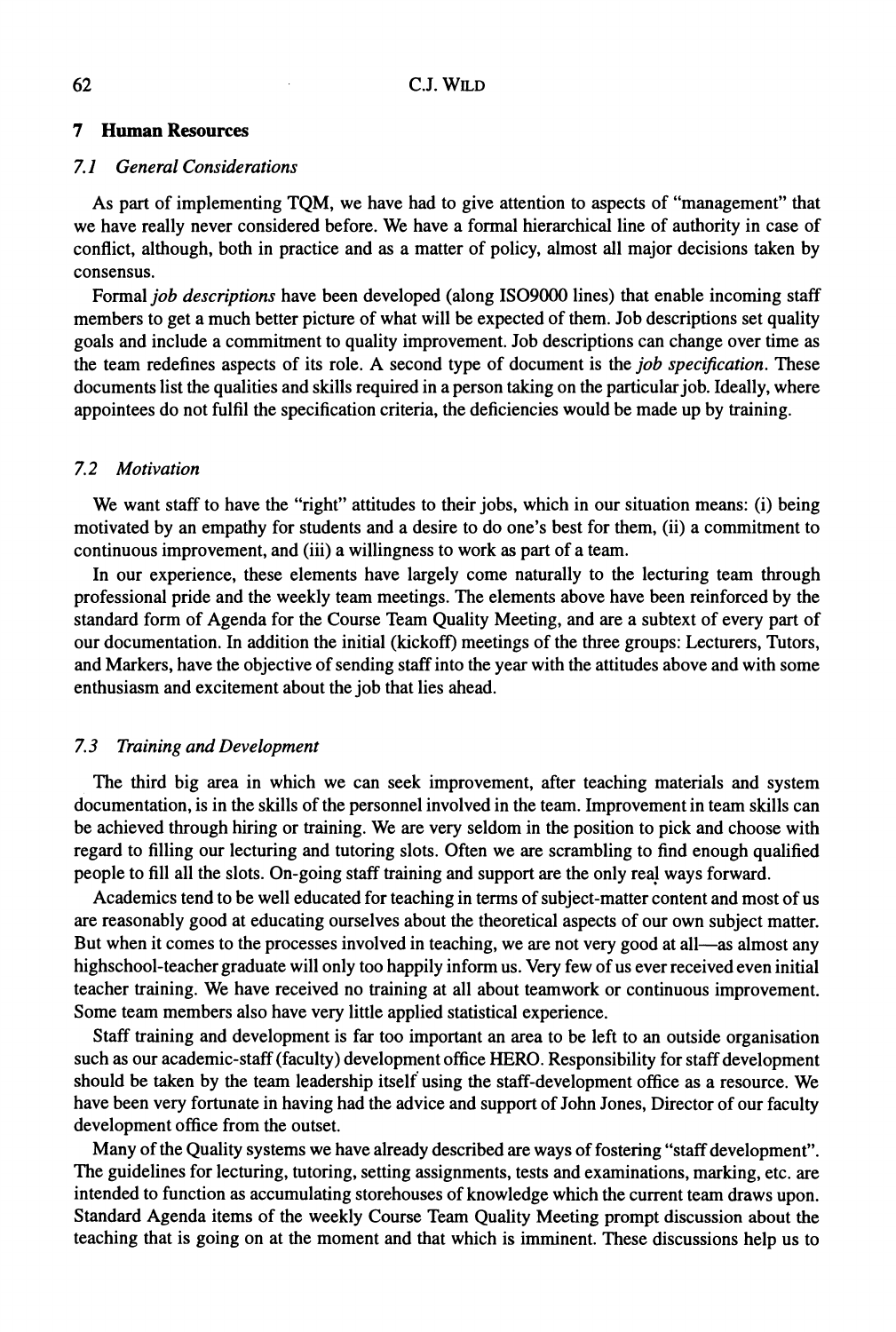learn from one mothers' ideas and experiences. We accumulate and share overhead transparency slides so that everyones' classes can get the benefit of any individual teacher's ideas.

In addition, we have introduced a programme aimed at improving lecture presentation skills. When first introduced, this programme consisted of a first visit early in the year to every lecturer from either John Jones of HERO or Maxine Pfannkuch (who at that stage trained highschool teachers and also taught on our team). These people observed a lecture and gave advice. The system included at least one follow-up visit, and as many more as required (by mutual consent). The system grew from there. It now includes peer visits (each of us visiting others), both to learn from one another and to give advice. There was no resistance to the idea of professors visiting one another's classes as all of us wanted to improve our skills. Naturally, most people are nervous when "on show" in this way, especially on the first few occasions. There has been a consensus that we tend to learn more from watching others teaching the material that we are also teaching than we do by being watched. In the coming year, the videotaping of lectures on these visits will become a regular feature. We also hope that as we become experienced observers, we might identify and target particular areas where we need training.

A realisation developed early that we could only go so far with the visits, that they tended to address relatively minor, even cosmetic aspects which were often soon corrected. Further gains would require in depth analysis. This realisation spawned the guidelines for lecturing (and guidelines for observing lectures), the systems of Section 6.5, and teaching workshops. We have held workshops on models for lecturing about statistics, general lecturing skills, asking and eliciting questions, and the use of group and active learning activities in large lectures. I believe that opportunities for substantial improvement lie at the interface between presentation and content.

More attention will soon have to be given to staff development for tutors and markers. New tutors attend a HERO workshop. However, the main "training" for tutors comes in the form of the Guidelines and their weekly meetings. The markers only have guidelines, marking schemes and encouragement to telephone whenever they need any clarification or advice. There have simply been too many of them to find a clear hour to involve them in meetings. Running several meetings is an option but would be rather expensive.

#### **8 Cultural Impediments to TQM**

## *Reactions to business language*

The industrial origins of TQM and the language of business is a very real barrier to its widespread acceptance within academia. Both academics and students (outside of business schools) tend to recoil against such language. For example, press reports in 1992 reported an Auckland University Council ruling that students were not, and were not to be referred to as, customers. There are various reasons for the antipathy. Part of it stems from the ideological struggles between governments and universities in many parts of the world over business models that governments try to impose on universities. There is the suspicion that it is all a means of reducing spending and attacking academic freedom, and will lead to depressed standards. Another cause of antipathy is the idea, widely held within universities, that ours is a "higher calling" than business and that commercial models must therefore be woefully inadequate. **If** may be politically unwise to call students customers. Yet elements of the customer model-seeing students as people to whom we owe our jobs, whose needs we should strive to meet and exceed, and to whom we owe superb service, should be a valuable counter to some historically entrenched arrogance.

Academic antipathy to the language of TQM is a serious problem. Anything inessential which can prevent messages of substance from being heard is better avoided where possible. We have only recently realised that the "quality" section of our own Study Guide contains too much "quality" jargon and probably this paper does too. Recently when speaking about these topics to academic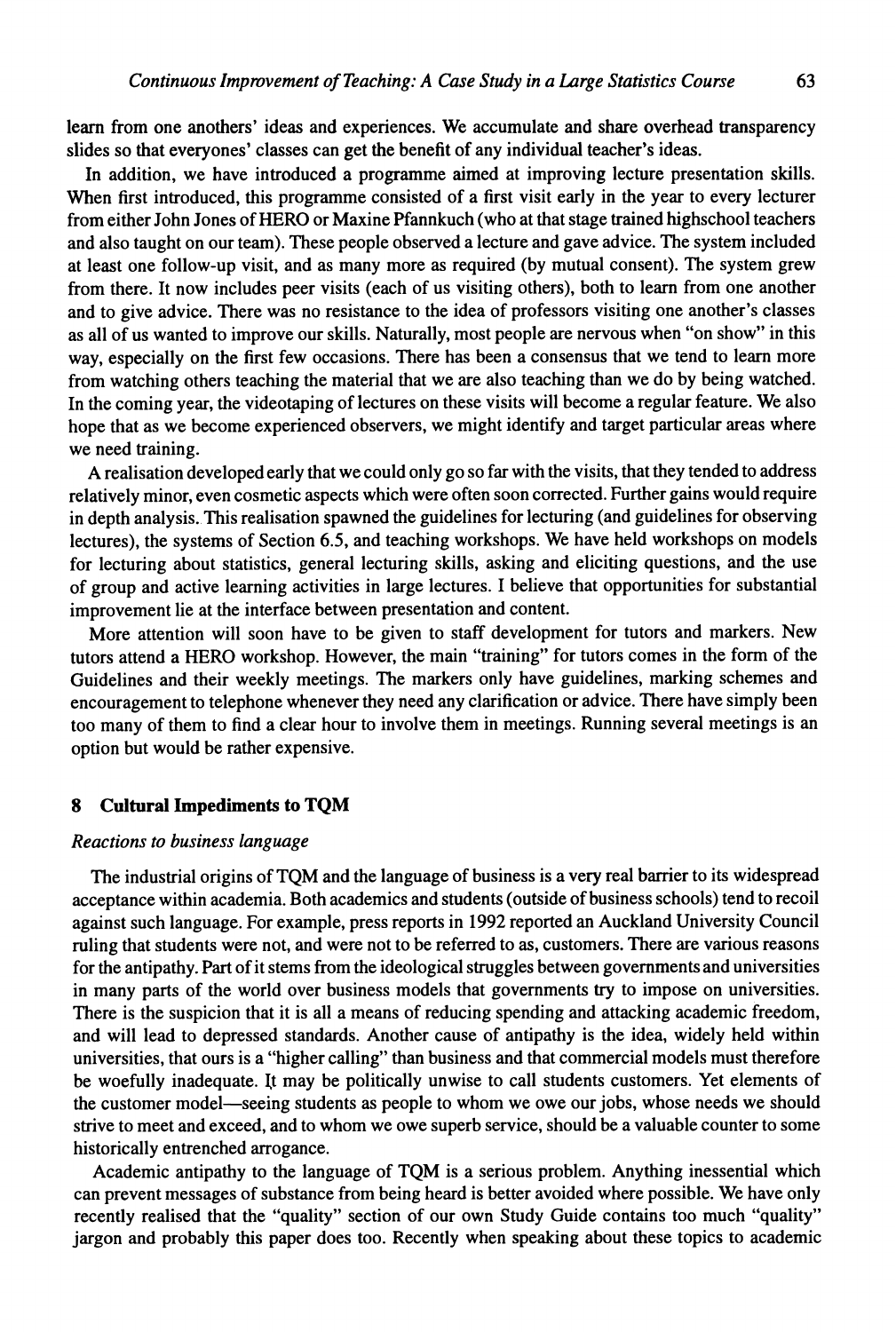audiences, I have been working on ways of introducing TQM without any reference to business or business language until the underlying logic of the approach has been established. This avoids the negative and simplistic reactions to TQM concepts such as "customer" which can close minds. In addition to a new language for a new context, we should also **try** to avoid the revival-meeting sales hype that so often accompanies TQM and may work in business but which immediately puts most academics on their guard.

#### *Lack of institutional commitment*

Lack of institution-wide commitment to TQM also poses serious problems. We said that "top management" in our system as it now exists is the Stage 1 Statistics Co-ordinator. However, the co-ordinator's role is transferred over time to people inside our Department but outside the present team. There is no mechanism by which we can guarantee that future coordinators will share our quality improvement ideals. All we can do is to try to persuade. Maintaining the TQM approach will limit the ability of a new co-ordinator to come in and make wholesale changes. Some fear that restrictions imposed by "management" will limit individual creativity. However, what we get from making wholesale changes without first learning from the past is not improvement over time, but rather a recipe for increased variability. The TQM approach aims to capture (and indeed stimulate) creativity, but to do it in a controlled way which prevents heightened variability from obscuring whether average quality is improving or getting worse. It seems to me that in the context of our system, the best time for large changes is the second and subsequent years of the co-ordinators tenure.

#### *Students*

Since the students are the customers of our teaching process and we are suppliers for their learning process, it should be to everyone's advantage if a spirit of "all one team" can be built involving teaching staff and students, where the students also take some responsibility for improving the quality of the course and its delivery. To make students feel that they are part of the team entails a huge cultural change. Because of the age gulf, and the fact that the us-versus-themmind set (in which the students are passive recipients of teaching and the teaching staff have the power to damage their lives by awarding bad grades) is so well established, building an "all one team" atmosphere may well be impossible in the short term. Our prizes for improvement suggestions were a step towards involving students in this way, albeit of limited success. Our system now tries to attack the us-them mentality by defining the assessment goals in great detail as has been previously described. The idea is that if the assessment hurdles are perceived as pre-set in concrete, the teachers lose their personal draconian potential and can be seen as coaches helping the students to get over those pre-determined hurdles. It should be much easier to form an all-one-team relationship with a coach than it is with an examiner. Having all this set out in the Study Guide coursebook is not enough. The attitudes of lecturers and tutors, as transmitted to the students, also have to reinforce the message.

## *Teaching* **staff**

With the people involved in our team over the last few years, building an "all-one-team" atmosphere has not been a large problem. Our problems are with following procedures and meeting deadlines. We are hopeless at it. In a commercial environment problems such as this can be approached by adjusting the reward system, but we have no control over how people are rewarded. The TQM approach is quite foreign in an academic setting. In our hearts, most of us do not believe in any need to be systematic. We bridle at the merest suggestion of being managed. Following procedures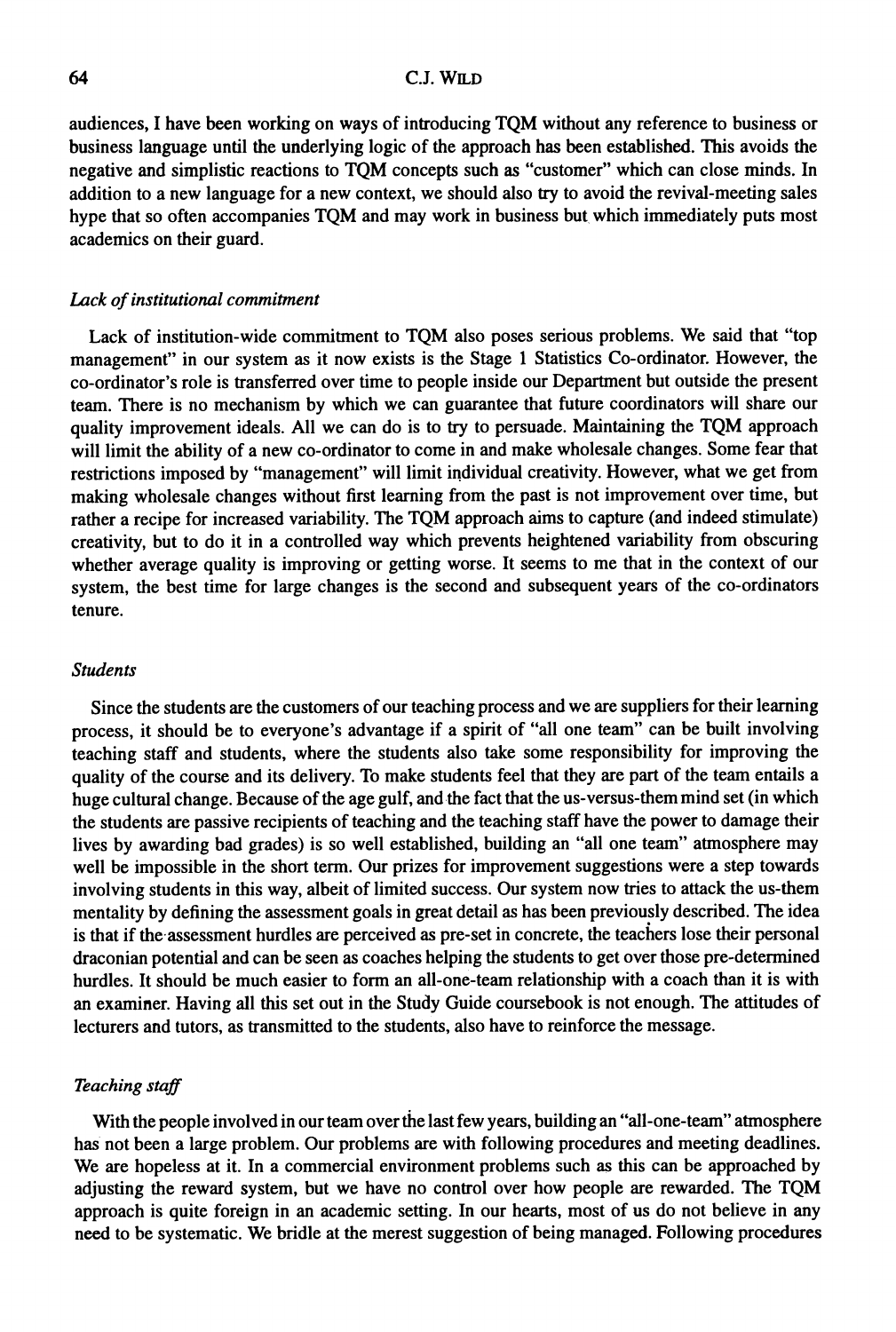closely and meeting deadlines is an anathema to us—things that lesser mortals may be compelled to put up with, but which are the antithesis of academic life. It all smacks of mindless bureaucracy and conspiracies to keep us away from the things that are really important like research. At least these are unspoken prejudices that I have held.

Following well documented procedures is central to the TQM approach to quality and quality improvement. Meeting deadlines is a necessary prerequisite for reaching many of our quality goals. Moreover, a failure to do so can make other people's lives much more difficult. To give TQM a fighting chance, we have to be able to overcome the deep seated antipathy to deadlines and procedures. To change systems in order to prevent future failures, we have to expose our current failures to scrutiny. To know whether we are making progress we need data on frequency and type of failure. This means that current failures have to be brought to notice. But the "reporting" of the failures of others to "officialdom" is also against academic tradition, particularly if the failure is "merely" a failure to follow a procedure or meet a deadline. Our tradition is to grumble to one another in private. We have a real problem here although we are getting better as we see some of the problems that last minute rushes can cause.

We do not want to suggest that improvement is almost entirely "failure driven". Failures do pinpoint places where improvements are necessary, but ideas for improvements come from a myriad of sources: suggestions from customers, staff-development workshops, conference papers, seminars, reading and conversations with others about how they do things. For example, Snee (1993) and papers at the 1994 ASA winter meeting are already affecting our teaching practice. Moore (1993) will add several new ideas to our use of video in lectures.

In a university environment, there is a fine line to be walked between academic freedom and systematic quality improvement. TQM stresses that variability is the enemy of systematic quality improvement and that reduction in variation is often synonymous with improved quality. Our drive to systematise has reduced variability, not only in administration but also in the delivery of teaching. We have reduced variability in course content in the following senses. Changes from year to year are evolutionary. The examinable content of the course is defined independently of the different sets of lecture notes. It is the contents of the textbook (apart from explicitly excluded sections) whether or not everything has been covered in class. We all stick to a defined time schedule for covering chapters, the schedule being updated from year to year. All students in the same course sit the same tests and examinations and work on the same assignments. Tests and examinations for different courses have a substantial common core—we only include necessary differentiation between courses. The benefits include predictability for lecturers of subsequent courses and the freeing up of time previously wasted on duplication of effort so that it can be spent on producing better, more interesting and current materials. There are benefits in terms of fairness to students, both actual and perceived. Variability in quality and standards between sections is unfair to students who are slotted into particular sections not by choice but by the vagaries of the timetable. We do not have sections in which getting good grades is harder than in others. Students are not penalised in terms of grades by taking a more challenging version of the course. Is there any freedom in this? Lecturers have freedom to lecture as they wish within the timeframe and freely contribute to change provided they can get the agreement of others. (Our sharing of ideas about teaching also reduces variability.)

## **9 Public Exposure**

Our system makes a public commitment to quality in the student's Study Guide which includes a summary of our Quality Policy. It makes many promises about the services we will deliver and the way we will deliver them right down to what the students need to do to achieve the best grades (if they meet the published performance standard they get the grade). A public commitment to quality involves real risks. As all teachers know, there are many factors making up what is popularly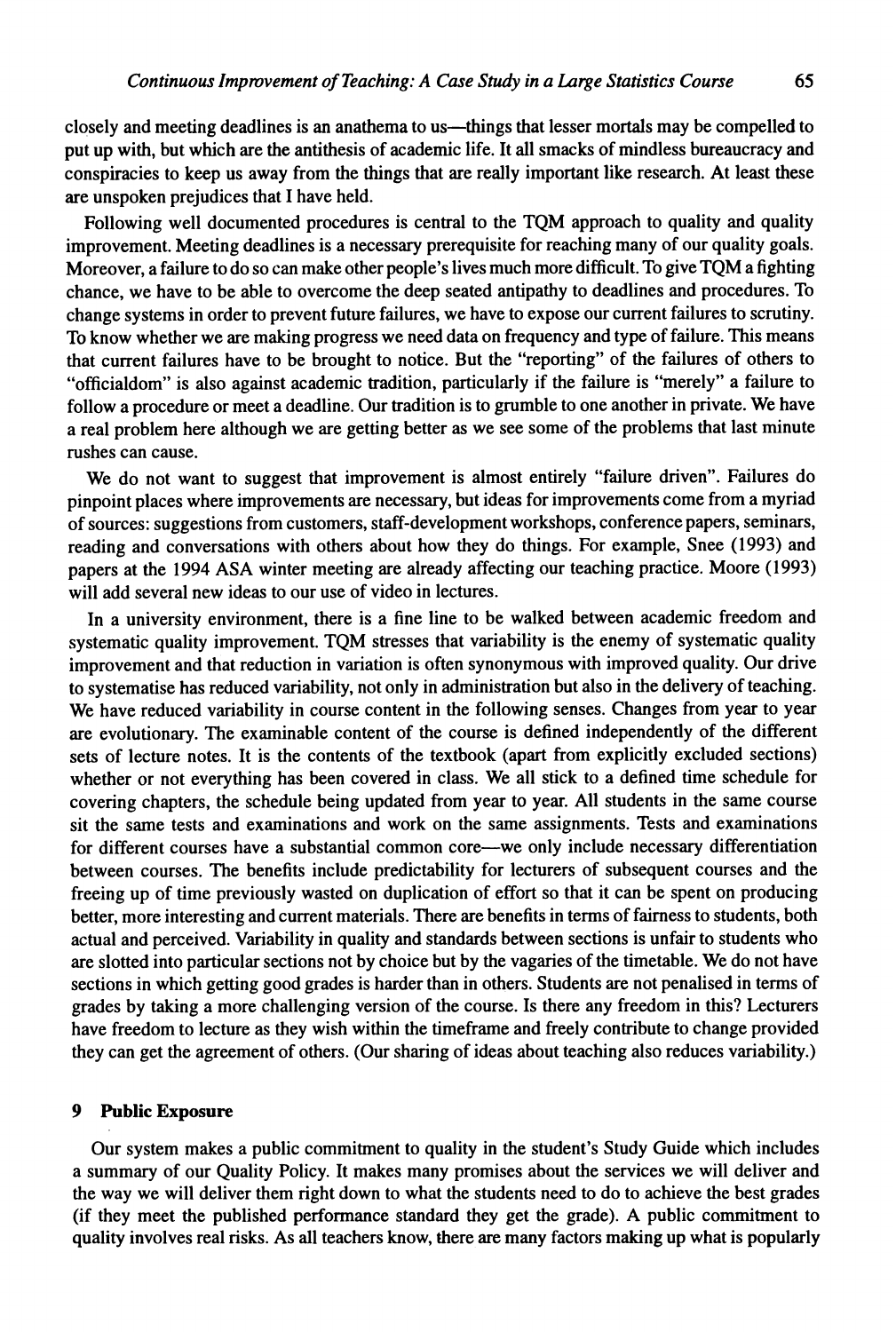## **C.J. WILD**

considered a great course. The teacher has little control over a number of these factors. It is a very rare statistics course that achieves ratings anything like those which are almost commonplace in subjects such as psychology or english literature. Why is it that this course which has promised "quality" has turned out to be less interesting, worse taught, and has had more administrative failures than some other course that made no such promises? It can all look quite ridiculous. We **try** to make the point that our commitment is part of a systematic attempt to improve the quality of our offerings. We say that we are not the best, but that our long term goal is *to become the best.* Any yet that message may well be lost amongst all the other things the students hear or have to read.

A low risk approach would be to toil away at quality improvement in the dark. However, in an academic environment where the system rewards research in preference to teaching and where there is a high turnover of staff with newcomers having little or no initial commitment to systematic quality improvement, making up-front public commitments is probably necessary for the survival of the programme. To survive its parents and deliver long term quality improvement, the system needs to be given sufficient momentum for it to be easier to maintain than it is to stop. We want to make quality an integral part of operations and believe that public promises are a way of ensuring that this happens. If we make promises to students in a environment that has complaints mechanisms which students find unthreatening, we simply have to deliver on those promises.

By making public promises we automatically raise expectations. This leads us into conflict with the most basic principle of service quality. Service quality is often defined (from the customer's point of view) as the difference between the quality of service that is expected and the quality of service that is received. If expectations are raised then it becomes so much more difficult to give customers the feeling that they have experienced excellent service. To use promises of quality to keep the system alive, we involve ourselves in a very difficult balancing act. We have to promise sufficient to compel ourselves to make further improvements and to prevent ourselves from slipping backwards, but we have to be able to realistically deliver more than we promise.

Our promises, and the way they have been written, also have another goal, namely to involve the students as members of the team. We need them to be actively involved in reporting problems and pointing out areas which need to be improved. To do this they have to know what is going on.

## **10 Discussion**

I hope that I have demonstrated that TQM can in fact suggest useful models for the delivery of university courses, that it can help us apply our efforts more intelligently where it is embraced and sensibly interpreted by university teachers themselves for educational ends rather than being imposed from the outside as an accounting device. This paper has discussed a great many ways in which the Stage 1 Statistics team at the University of Auckland has been attempting to turn "continuous improvement" into reality. A natural reaction is that all of this looks like a great deal of work. But is it worth it?

What have we accomplished since first beginning to experiment with TQM? Administrative systems that previously experienced problems are now running smoothly. We have generated a great deal of staff enthusiasm, of team spirit, the generation and sharing of ideas about teaching at a level that was never there before, a new awareness of teaching issues that we had never even thought about before, a willingness to be involved and take responsibility for new initiatives, a deepening of friendships, some general improvements in ratings and unsolicited expressions of appreciation. The "teaching professionals" watching the team have commented on a marked improvement in our performance as lecturers. The contents of our course are better aligned with the needs of our customers. Several new Departments are now requiring our courses. Student numbers have more than doubled as has retention to second year which is now approaching 50%-this from what we have regarded as largely a service operation. (Admittedly, there are other factors in the growth apart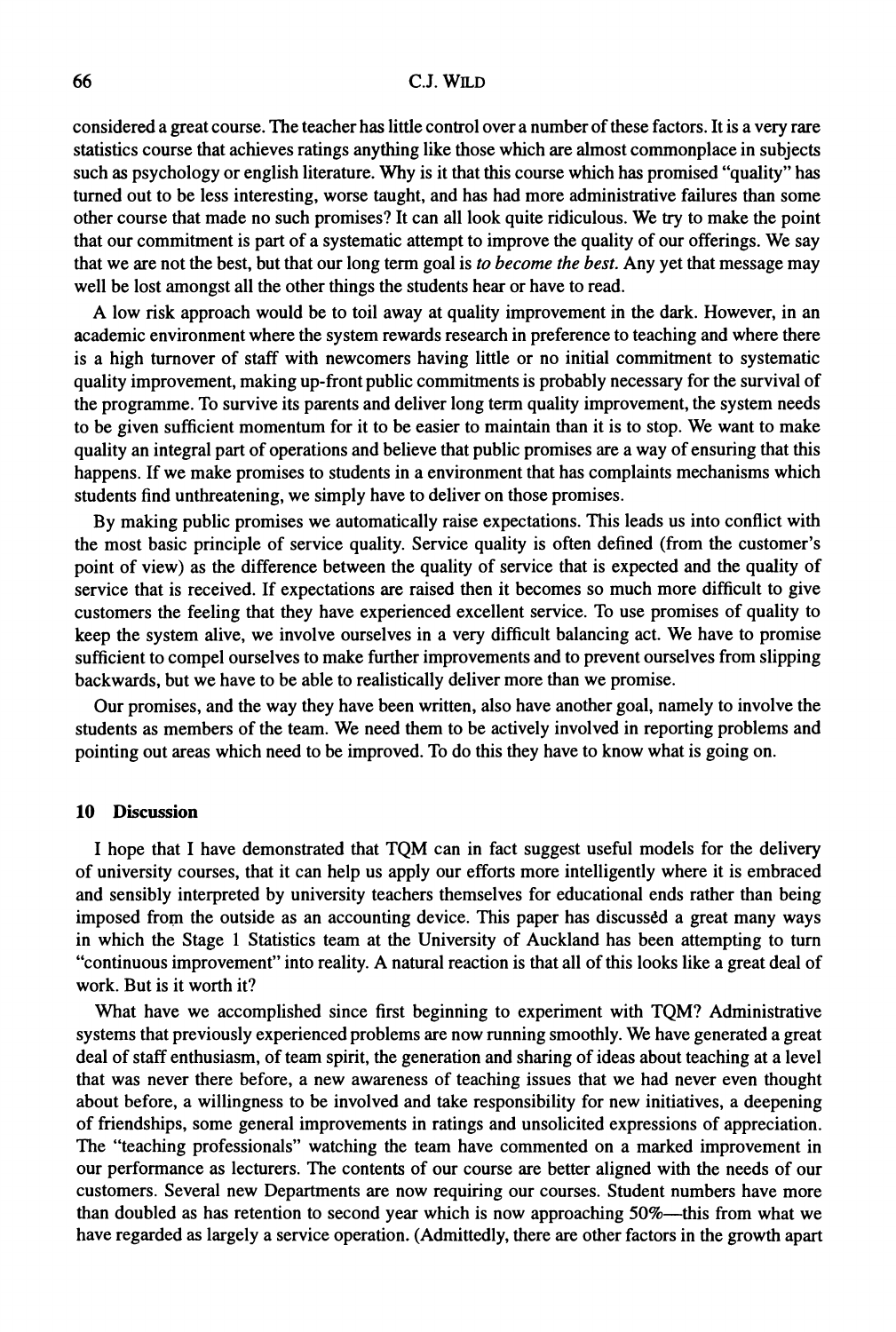from our efforts.) Reduced variation in the content and teaching means that teachers of follow on courses can have better assurance about what they are getting. We have taken a much deeper interest in how students learn and in the great variety of natural learning styles that students have (e.g. Snee **1993).** We are responding by providing a broader range of experiences to cater to this variability in students.

Now the work. Formulating and documenting our systems has taken a great deal of work for one or two of us. The ideas in this paper have taken several years to develop. With some **TQM** elements, we ticked boxes for quite a while before feeling that we had developed any real insight. And yet for most members of our team, the teaching effort required has been no more onerous than any other course. In many ways it has been easier. By working as part of a team that shares the workload, and shares and archives teaching materials to reduce time spent on reinventing wheels, we make the time needed to attend meetings and undertake improvement projects. The temptations of putting in too much more work (at the expense of other responsibilities) have come from an increasing awareness about teaching and learning and from no longer being satisfied with our past performance as teachers.

There are many hard questions that we have addressed inadequately. Primary amongst these are issues of measurement. Are the goals being met? Are the students learning more? Certainly on the test items that we are now deem to be most important they are, but are we just training people to jump through multiple-choice hoops drawing on short term recall and skills which quickly fade from memory? Applying these "how-do-you-know" questions to teaching effectiveness leads immediately into deep areas of educational research. So far, we have only taken advantage of what we know about the results of existing research and also applied common sense-we have vastly decreased emphasis on test items drawing on rote memory in favour of items that seek to draw on understanding and interpretation. We have tried to do the big obvious things first. Another measurement issue is the following. In TQM "process-oriented" measurements (e.g. class attendance) are preferred to outcome-oriented measurements (e.g. test results) in the quest for improvement (Robert Wehrle, comment on my talk at 1994 Winter Conference of the ASA). Can we as teachers and statisticians come up with some really useful measures of this type?

#### **Acknowledgement**

I would like to thank **all** my colleagues who have been involved with me in the teaching of stage 1 statistics over the years (many of my ideas have come directly or indirectly from them) and in particular Chris Triggs who initiated our journey down this path. I would also like to thank Jock MacKay of the University of Waterloo for helpful suggestions and the 1992 project team from University of Auckland course 74.310/26.362 (Total Quality Management) consisting of Widjaja Hendry, David Holmes, Joanna Mahood, Jeff Marriott, Christine Miller, Chris Otto who provided systematic forms for our documentation derived from IS09000, helped us to formulate and then document our quality policy, our job descriptions and specifications, and our first eight procedures. Their very professional efforts gave us the impetus to complete the job of documenting our systems, a task that had long been planned but kept being elbowed aside by other priorities.

#### **References**

Bateman, G.R. & Roberts, H.V. (1993). TQM for professors and students. *(Unpublished manuscript, Harvey V Roberts, Graduate School of Business, University of Chicago,* 1101 *East 58th St., Chicago, Illinois* **60637).** 

Beecroft, G.D. (1993). Maximizing Value from IS09000. In *IIQP Newsletter* (fall issue), Institute for Improvement in Quality and Productivity, University of Waterloo, pp. 1.6.

*Change,* MayIJune 1993.

Eweil, P.T. (1993). Total Quality and Academic Practice: The idea we've been waiting for? *Chunge,* May/June 1993.49-55. Hansen, W.L. (1993). Bringing Total Quality Improvement into the classroom, *Higher Education,* 25, No.3.259-279.

Hau, I. (1991). Teaching Quality Improvement by Quality Improvement in Teaching, *CQPI Technical Report, 59,* Centre for Quality and Productivity Improvement, University of Wisconsin-Madison.

*Higher Education,* Vol. 25, No. 3, 1993.

Hogg, R.V. & Hogg, M.C. (1995). Continuous quality improvement in higher education. *International Statistical Review*, 63, 3548.

Marchese, T. (1993). TQM: A time for ideas. *Change,* MayIJune 1993, 11-13.

Minton, P.D. (1983). The visibility of statistics as a discipline. The *American Statistician,* 37,284-289.